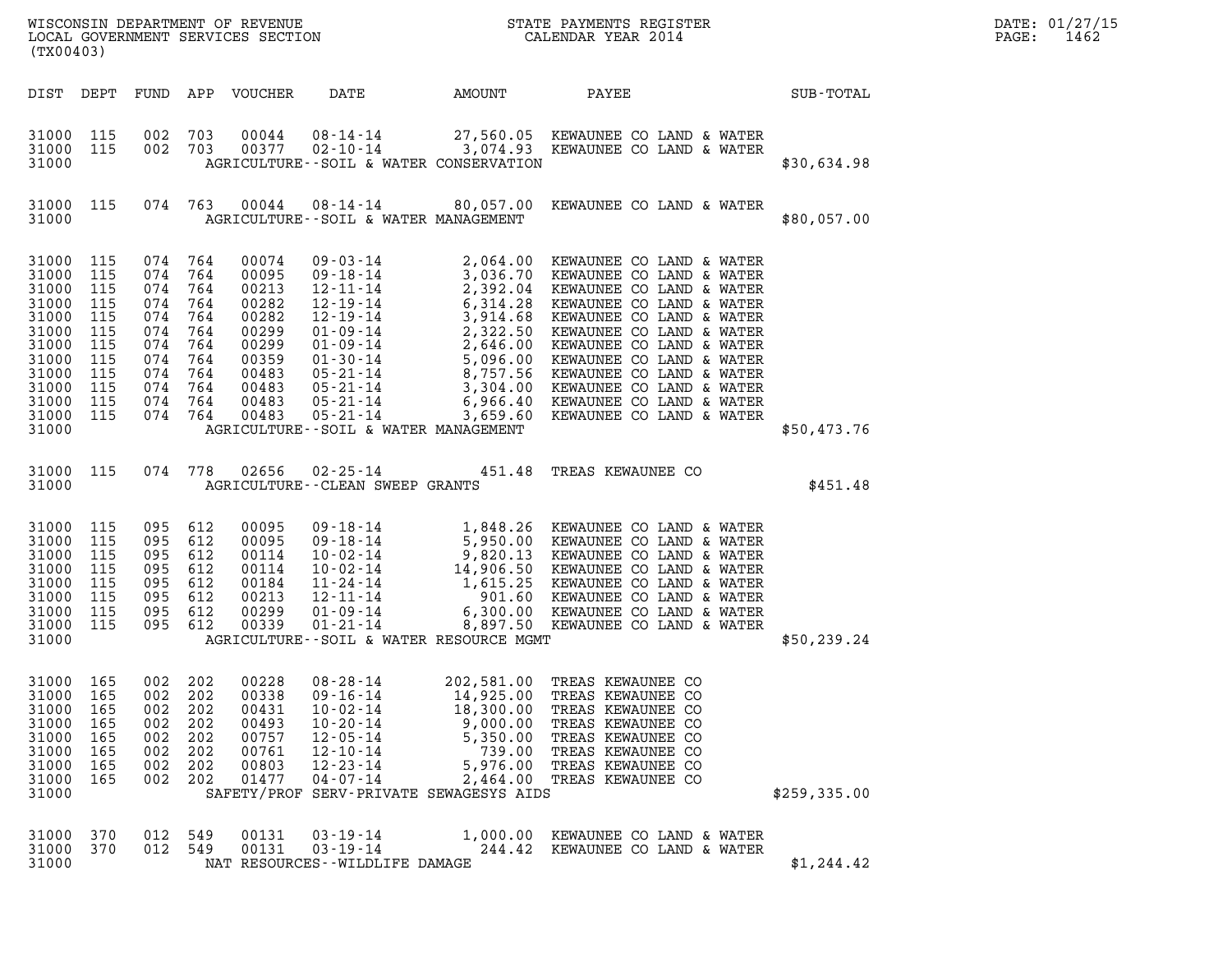| (TX00403)                            |            |                               | WISCONSIN DEPARTMENT OF REVENUE<br>LOCAL GOVERNMENT SERVICES SECTION |                                                           |              | STATE PAYMENTS REGISTER<br>CALENDAR YEAR 2014                                                                       |              | DATE: 01/27/15<br>PAGE: 1463 |
|--------------------------------------|------------|-------------------------------|----------------------------------------------------------------------|-----------------------------------------------------------|--------------|---------------------------------------------------------------------------------------------------------------------|--------------|------------------------------|
|                                      |            |                               | DIST DEPT FUND APP VOUCHER DATE                                      |                                                           | AMOUNT PAYEE |                                                                                                                     | SUB-TOTAL    |                              |
| 31000 370<br>31000 370<br>31000      |            | 012 553<br>012 553            | 00131<br>00131                                                       | NAT RESOURCES--WILDLIFE DAMAGE CLAIMS                     |              | $03 - 19 - 14$ 8,137.78 KEWAUNEE CO LAND & WATER<br>$03 - 19 - 14$ 594.08 KEWAUNEE CO LAND & WATER                  | \$8,731.86   |                              |
| 31000 370<br>31000 370<br>31000      |            | 012 563<br>012 563            | 00296<br>01500                                                       | NAT RESOURCES--COUNTY CONSERVATION AIDS                   |              | 08-25-14 884.00 TREAS KEWAUNEE CO<br>01-31-14 884.00 TREAS KEWAUNEE CO                                              | \$1,768.00   |                              |
| 31000 370<br>31000                   |            |                               |                                                                      | NAT RESOURCES - - SNOWMOBILE TRAIL AIDS                   |              | 012 569  00514  09-16-14  34,757.06  TREAS KEWAUNEE CO                                                              | \$34,757.06  |                              |
| 31000 370<br>31000<br>31000<br>31000 | 370<br>370 | 012 575<br>012 575<br>012 575 | 00256<br>00374<br>01735                                              | $08 - 28 - 14$<br>NAT RESOURCES - - SNOWMOBILE TRAIL AIDS |              | 08-20-14 22,037.50 TREAS KEWAUNEE CO<br>08-28-14 22,037.50 TREAS KEWAUNEE CO<br>02-26-14 8,597.23 TREAS KEWAUNEE CO | \$52,672.23  |                              |
| 31000 370<br>31000                   |            |                               | 012 576 01686                                                        | NAT RESOURCES--ALL-TERRAIN VEHICLE TRAIL                  |              | 02-25-14 4,750.00 TREAS KEWAUNEE CO                                                                                 | \$4,750.00   |                              |
| 31000 370<br>31000                   |            |                               |                                                                      | NAT RESOURCES - - ALL - TERRAIN VEHICLE TRAIL             |              | 012 577 01716 02-25-14 975.71 TREAS KEWAUNEE CO                                                                     | \$975.71     |                              |
| 31000 370<br>31000 370<br>31000      |            | 095 512<br>095 512            | 00297<br>00297                                                       | NAT RESOURCES - - STEWARDSHIP 2000                        |              | 08-25-14 3,993.50 TREAS KEWAUNEE CO<br>08-25-14 1,900.00 TREAS KEWAUNEE CO                                          | \$5,893.50   |                              |
| 31000 370<br>31000                   |            |                               |                                                                      | NAT RESOURCES - - POLLUTION CONTROL                       |              | 095 517 02059 03-27-14 42,714.00 KEWAUNEE CO LAND & WATER                                                           | \$42,714.00  |                              |
| 31000 370<br>31000                   |            |                               |                                                                      | NAT RESOURCES--DAM SAFETY PROJECTS                        |              | 095 532 02067 03-27-14 196,560.80 TREAS KEWAUNEE CO                                                                 | \$196,560.80 |                              |
| 31000 395<br>31000                   |            |                               |                                                                      | TRANSPORTATION--ELDERLY & DISABLED                        |              | 011 168 14031 05-05-14 68,117.00 COUNTY OF KEWAUNEE                                                                 | \$68,117.00  |                              |

31000 395 011 190 02031 01-06-14 197,054.46 COUNTY OF KEWAUNEE 31000 395 011 190 02031 01–06–14 197,054.46 COUNTY.OF KEWAUNEE<br>31000 395 011 190 18031 07–07–14 394,108.92 COUNTY OF KEWAUNEE<br>31000 395 011 190 28031 10–06–14 197,054.48 COUNTY OF KEWAUNEE 31000 395 011 190 02031 01-06-14 197,054.46 COUNTY OF KEWAUNEE<br>31000 395 011 190 18031 07-07-14 394,108.92 COUNTY OF KEWAUNEE<br>31000 395 011 190 28031 10-06-14 197,054.48 COUNTY OF KEWAUNEE<br>31000 TRANSPORTATION--GENERAL TRA 31000 395 011 190 02031 01-06-14 197,054.46 COUNTY. OF KEWAUNEE<br>31000 395 011 190 18031 07-07-14 394,108.92 COUNTY. OF KEWAUNEE<br>31000 395 011 190 28031 10-06-14 197,054.48 COUNTY. OF KEWAUNEE \$788,217.86<br>31000 31000 395 011 278 19261 07-23-14 2,509.21 TREAS KEWAUNEE CO

|  |  | 31000 395 011 278 19261 07-23-14<br>31000 395 011 278 33677 12-10-14 | 2,509.21 TREAS KEWAUNEE CO<br>292,520.85 TREAS KEWAUNEE CO |
|--|--|----------------------------------------------------------------------|------------------------------------------------------------|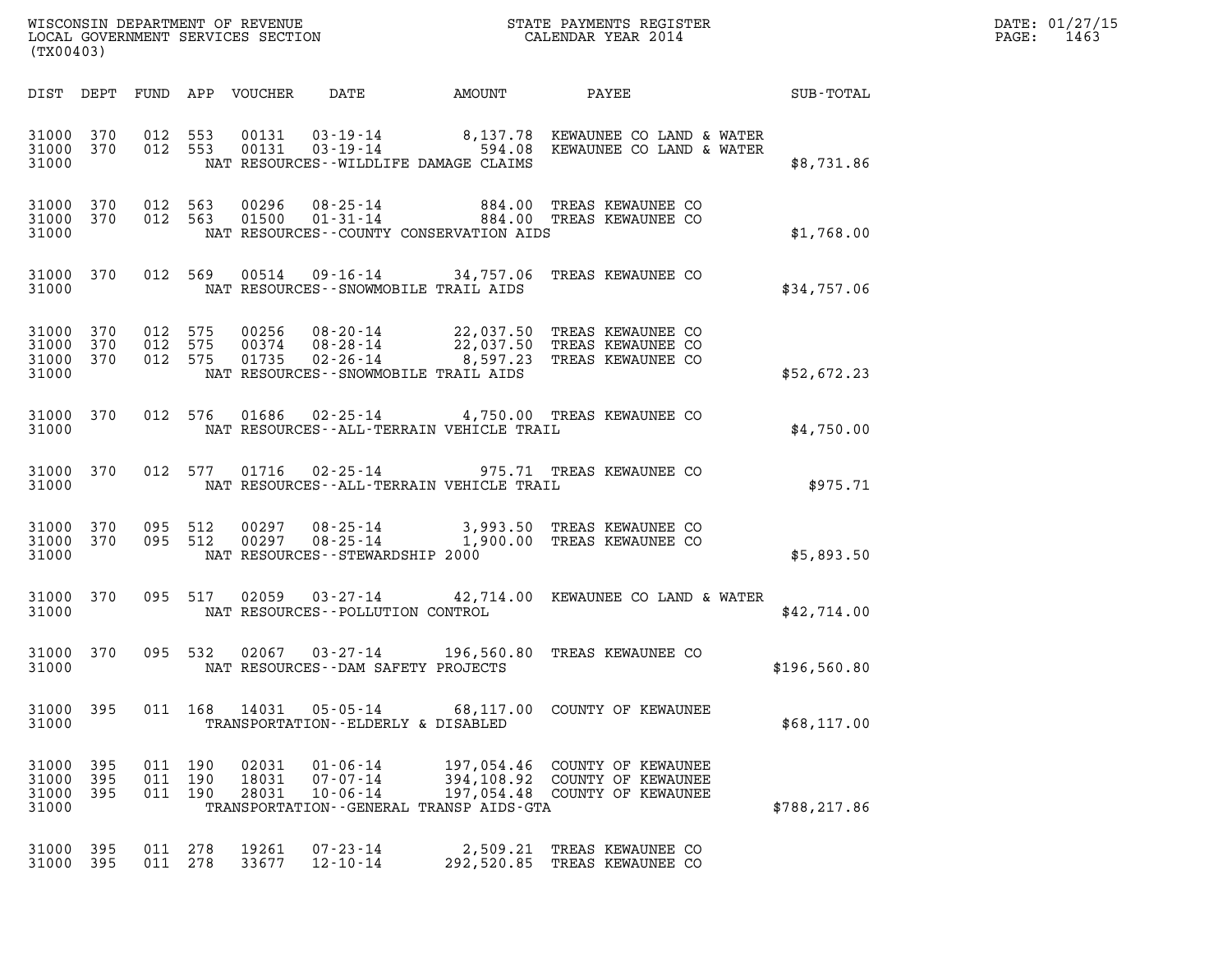| WISCONSIN DEPARTMENT OF REVENUE<br>LOCAL GOVERNMENT SERVICES SECTION<br>(TX00403)                                                                                                |                                                                                                                                   |                                                                                                                                   |                                                                                                                                   |                                                                                                                                                                         |                                                                                                                                                                                                                                                                                                                                              |                                                                                                                                                                                                                                                                                                 | STATE PAYMENTS REGISTER<br>CALENDAR YEAR 2014                                                                                                                                                                                                                                                                          |                | DATE: 01/27/15<br>1464<br>PAGE: |
|----------------------------------------------------------------------------------------------------------------------------------------------------------------------------------|-----------------------------------------------------------------------------------------------------------------------------------|-----------------------------------------------------------------------------------------------------------------------------------|-----------------------------------------------------------------------------------------------------------------------------------|-------------------------------------------------------------------------------------------------------------------------------------------------------------------------|----------------------------------------------------------------------------------------------------------------------------------------------------------------------------------------------------------------------------------------------------------------------------------------------------------------------------------------------|-------------------------------------------------------------------------------------------------------------------------------------------------------------------------------------------------------------------------------------------------------------------------------------------------|------------------------------------------------------------------------------------------------------------------------------------------------------------------------------------------------------------------------------------------------------------------------------------------------------------------------|----------------|---------------------------------|
| DIST DEPT                                                                                                                                                                        |                                                                                                                                   | FUND                                                                                                                              |                                                                                                                                   | APP VOUCHER                                                                                                                                                             | DATE                                                                                                                                                                                                                                                                                                                                         | AMOUNT                                                                                                                                                                                                                                                                                          | PAYEE                                                                                                                                                                                                                                                                                                                  | SUB-TOTAL      |                                 |
| 31000 395<br>31000                                                                                                                                                               |                                                                                                                                   | 011                                                                                                                               | 278                                                                                                                               | 98972                                                                                                                                                                   | $01 - 07 - 14$                                                                                                                                                                                                                                                                                                                               | 2,445.42<br>TRANSPORTATION - - LRIP/TRIP/MSIP GRANTS                                                                                                                                                                                                                                            | TREAS KEWAUNEE CO                                                                                                                                                                                                                                                                                                      | \$297,475.48   |                                 |
| 31000<br>31000                                                                                                                                                                   | 410                                                                                                                               | 002                                                                                                                               | 116                                                                                                                               | 11261                                                                                                                                                                   | $11 - 05 - 14$<br>CORRECTIONS - - LOCAL AID                                                                                                                                                                                                                                                                                                  |                                                                                                                                                                                                                                                                                                 | 13,300.20 TREAS KEWAUNEE CO                                                                                                                                                                                                                                                                                            | \$13,300.20    |                                 |
| 31000<br>31000<br>31000<br>31000<br>31000<br>31000<br>31000<br>31000<br>31000<br>31000<br>31000<br>31000<br>31000<br>31000                                                       | 435<br>435<br>435<br>435<br>435<br>435<br>435<br>435<br>435<br>435<br>435<br>435<br>435                                           | 005<br>005<br>005<br>005<br>005<br>005<br>005<br>005<br>005<br>005<br>005<br>005<br>005                                           | 000<br>000<br>000<br>000<br>000<br>000<br>000<br>000<br>000<br>000<br>000<br>000<br>000                                           | 90412<br>90415<br>90416<br>90417<br>90419<br>90420<br>90421<br>90500<br>90502<br>90506<br>90508<br>90509<br>90510                                                       | $01 - 01 - 14$<br>$02 - 01 - 14$<br>$03 - 01 - 14$<br>$04 - 01 - 14$<br>$05 - 01 - 14$<br>$06 - 01 - 14$<br>$06 - 30 - 14$<br>$07 - 01 - 14$<br>$08 - 01 - 14$<br>$09 - 01 - 14$<br>$10 - 01 - 14$<br>$11 - 01 - 14$<br>$12 - 01 - 14$<br>HEALTH SERVICES - - STATE/FED AIDS                                                                 | 343,871.00<br>269,828.00<br>339,908.00<br>21,646.00<br>669,004.00<br>948,106.00<br>354,806.00<br>868,417.00<br>20,845.00<br>548,107.00<br>17,645.00<br>18,607.00<br>756,776.00                                                                                                                  | KEWAUNEE CO<br>KEWAUNEE CO<br>KEWAUNEE CO<br>KEWAUNEE CO<br>KEWAUNEE CO<br>KEWAUNEE CO<br>KEWAUNEE CO<br>KEWAUNEE CO<br>KEWAUNEE CO<br>KEWAUNEE CO<br>KEWAUNEE CO<br>KEWAUNEE CO<br>KEWAUNEE CO                                                                                                                        | \$5,177,566.00 |                                 |
| 31000<br>31000<br>31000<br>31000<br>31000<br>31000<br>31000<br>31000<br>31000<br>31000<br>31000<br>31000<br>31000<br>31000<br>31000<br>31000<br>31000<br>31000<br>31000<br>31000 | 437<br>437<br>437<br>437<br>437<br>437<br>437<br>437<br>437<br>437<br>437<br>437<br>437<br>437<br>437<br>437<br>437<br>437<br>437 | 005<br>005<br>005<br>005<br>005<br>005<br>005<br>005<br>005<br>005<br>005<br>005<br>005<br>005<br>005<br>005<br>005<br>005<br>005 | 000<br>000<br>000<br>000<br>000<br>000<br>000<br>000<br>000<br>000<br>000<br>000<br>000<br>000<br>000<br>000<br>000<br>000<br>000 | 00000<br>00000<br>00000<br>00000<br>00000<br>00000<br>00000<br>00000<br>00000<br>00000<br>00000<br>00000<br>00000<br>00000<br>00000<br>00000<br>00000<br>00000<br>00000 | $01 - 06 - 14$<br>$01 - 30 - 14$<br>$02 - 05 - 14$<br>$04 - 07 - 14$<br>04-10-14<br>$04 - 30 - 14$<br>$05 - 05 - 14$<br>$06 - 05 - 14$<br>$07 - 07 - 14$<br>$07 - 30 - 14$<br>$08 - 05 - 14$<br>$08 - 29 - 14$<br>$09 - 05 - 14$<br>$10 - 06 - 14$<br>$10 - 30 - 14$<br>$11 - 03 - 14$<br>$11 - 04 - 14$<br>$11 - 05 - 14$<br>$12 - 05 - 14$ | 9,613.00<br>6,051.44<br>6, 153.55<br>1,571.19<br>2,588.26<br>49,586.56<br>93,415.05<br>7,772.83<br>8,412.80<br>63,240.08<br>8,411.40<br>204,802.56<br>2,555.37<br>21, 141. 75<br>56,981.70<br>96.00<br>9,990.90<br>9,657.15<br>10,049.35 KEWAUNEE<br>CHILDREN & FAMILIES - - STATE/FEDERAL AIDS | KEWAUNEE<br>KEWAUNEE CHILD SUPPORT<br>KEWAUNEE<br>KEWAUNEE<br>KEWAUNEE CHILD SUPPORT<br>KEWAUNEE CHILD SUPPORT<br>KEWAUNEE<br>KEWAUNEE<br>KEWAUNEE<br>KEWAUNEE CHILD SUPPORT<br>KEWAUNEE<br>KEWAUNEE<br>KEWAUNEE<br>KEWAUNEE<br>KEWAUNEE CHILD SUPPORT<br>KEWAUNEE CHILD SUPPORT<br>KEWAUNEE CHILD SUPPORT<br>KEWAUNEE | \$572,090.94   |                                 |
| 31000 455<br>31000<br>31000<br>31000<br>31000 455                                                                                                                                | - 455<br>455                                                                                                                      | 002<br>002<br>002                                                                                                                 | 202<br>202<br>202<br>002 221                                                                                                      | 01261<br>02369<br>02396<br>13                                                                                                                                           | $02 - 18 - 14$<br>$11 - 10 - 14$<br>$04 - 01 - 14$<br>$07 - 30 - 14$                                                                                                                                                                                                                                                                         | 612.24<br>624.72<br>639.12<br>JUSTICE - - LAW ENFORCEMENT TRAINING REIMB                                                                                                                                                                                                                        | TREAS KEWAUNEE CO<br>TREAS KEWAUNEE CO<br>TREAS KEWAUNEE CO<br>440.00 TREAS KEWAUNEE CO                                                                                                                                                                                                                                | \$1,876.08     |                                 |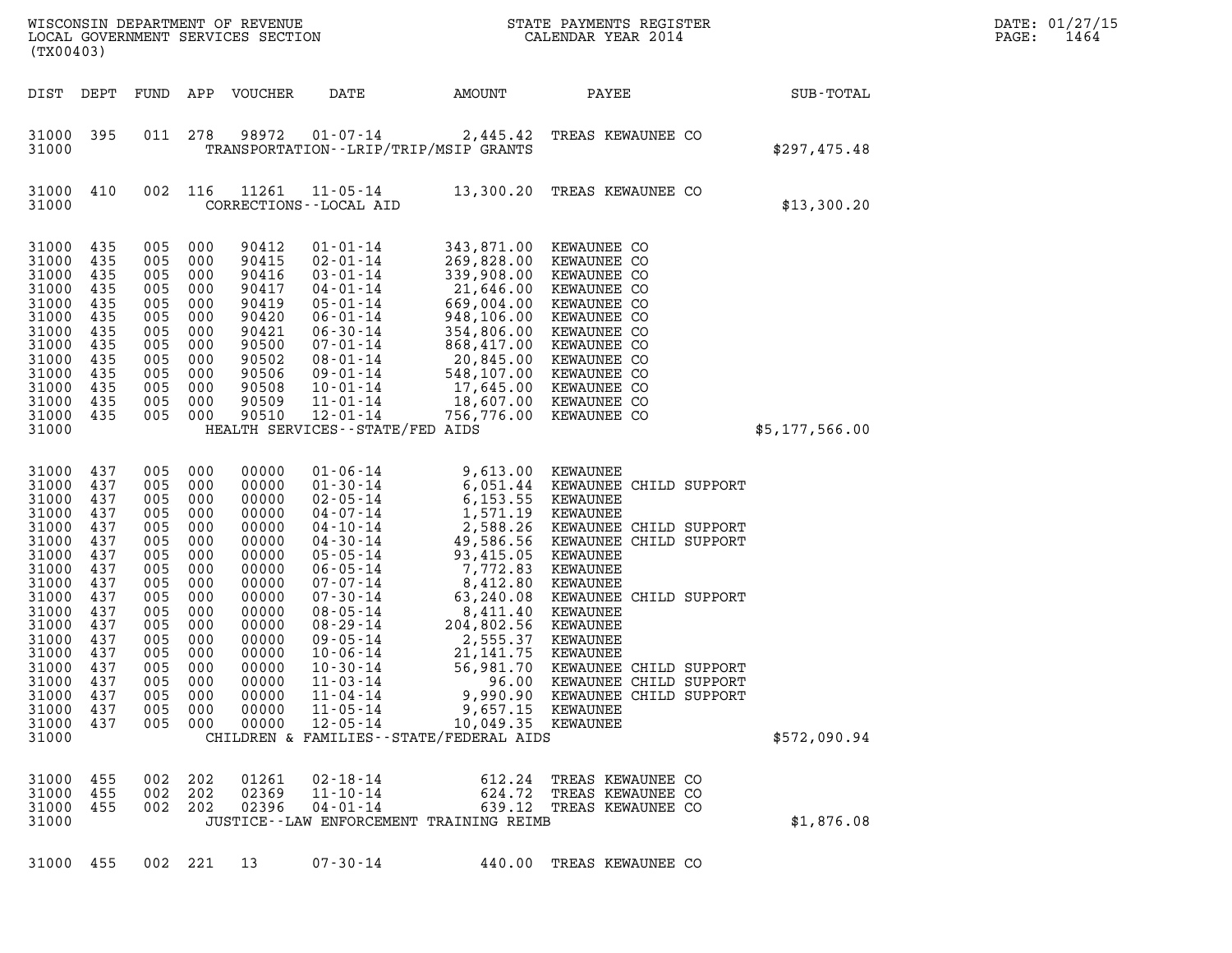| WISCONSIN DEPARTMENT OF REVENUE<br>LOCAL GOVERNMENT SERVICES SECTION TERMS CONFIDER THAT A CALENDAR YEAR 2014<br>(TX00403)                                                                                                                                                                                                                                                                                    | DATE: 01/27/15<br>$\mathtt{PAGE:}$<br>1465 |
|---------------------------------------------------------------------------------------------------------------------------------------------------------------------------------------------------------------------------------------------------------------------------------------------------------------------------------------------------------------------------------------------------------------|--------------------------------------------|
| DIST DEPT FUND APP VOUCHER DATE AMOUNT PAYEE SUB-TOTAL                                                                                                                                                                                                                                                                                                                                                        |                                            |
| \$440.00<br>31000 JUSTICE - LAW ENFORCEMENT SERVICES AID                                                                                                                                                                                                                                                                                                                                                      |                                            |
| 01261 02-18-14 692.55 TREAS KEWAUNEE CO<br>01486 02-20-14 5,120.00 TREAS KEWAUNEE CO<br>02369 11-10-14 353.72 TREAS KEWAUNEE CO<br>02396 04-01-14 1,829.52 TREAS KEWAUNEE CO<br>02612 04-18-14 1,500.00 TREAS KEWAUNEE CO<br>002 231<br>31000 455<br>31000 455<br>002 231<br>31000 455<br>002 231<br>31000 455<br>002 231<br>31000 455<br>002 231<br>31000<br>JUSTICE--LAW ENFORCEMENT TRAINING<br>\$9,495.79 |                                            |
| 31000 455 002 241 01842 10-20-14 546.12 TREAS KEWAUNEE CO<br>\$546.12<br>31000<br>JUSTICE--CEASE AND OTHER FEDERAL GRANTS                                                                                                                                                                                                                                                                                     |                                            |
| 002 532 009 07-22-14 12,957.10 TREAS KEWAUNEE CO<br>002 532 009 03-10-14 14,453.33 TREAS KEWAUNEE CO<br>002 532<br>31000 455<br>31000 455<br>31000<br>JUSTICE--VICTIM/WITNESS ASSISTANCE SERV<br>\$27,410.43                                                                                                                                                                                                  |                                            |
| 002 308 01224 06-12-14 1,853.00 TREAS KEWAUNEE CO<br>31000 465<br>31000<br>MILITARY AFFAIRS-EMER MGMT-RESPONSE EQMT<br>\$1,853.00                                                                                                                                                                                                                                                                             |                                            |
| 002 337 01556 07-09-14 4,916.00 TREAS KEWAUNEE CO<br>31000 465<br>31000<br>MILITARY AFFAIRS-EMERGENCY MGMT PLANNING<br>\$4,916.00                                                                                                                                                                                                                                                                             |                                            |
| 31000 465<br>002 342<br>002 342<br>31000 465<br>31000 465<br>002 342<br>31000 465<br>002 342<br>MILITARY AFFAIRS-EMERGENCY MGMT-FED FUND<br>31000<br>\$51,259.62                                                                                                                                                                                                                                              |                                            |
| 002 350 01353 07-24-14 915.44 TREAS KEWAUNEE CO<br>31000 465<br>31000<br>MILITARY AFFAIRS--HOMELAND SEC GRANT<br>\$915.44                                                                                                                                                                                                                                                                                     |                                            |
| 31000 465 072 364<br>00933  01-10-14  4,745.00  TREAS KEWAUNEE CO<br>\$4,745.00<br>31000<br>MILITARY AFFAIRS-EMER MGMT-PLANNING AID                                                                                                                                                                                                                                                                           |                                            |
| 31000 485<br>002 127 06269 06-19-14 1,000.00 TREAS KEWAUNEE CO<br>31000<br>VETERANS AFFAIRS GRANTS<br>\$1,000.00                                                                                                                                                                                                                                                                                              |                                            |
| 31000 485<br>082 267 06269 06-19-14<br>4,500.00 TREAS KEWAUNEE CO<br>31000<br>VETERANS AFFAIRS -- GRANTS TO COUNTIES<br>\$4,500.00                                                                                                                                                                                                                                                                            |                                            |
| 31000 485<br>082 280<br>326.49 TREAS KEWAUNEE CO<br>31000<br>VETERANS AFFAIRS - - GRANTS<br>\$326.49                                                                                                                                                                                                                                                                                                          |                                            |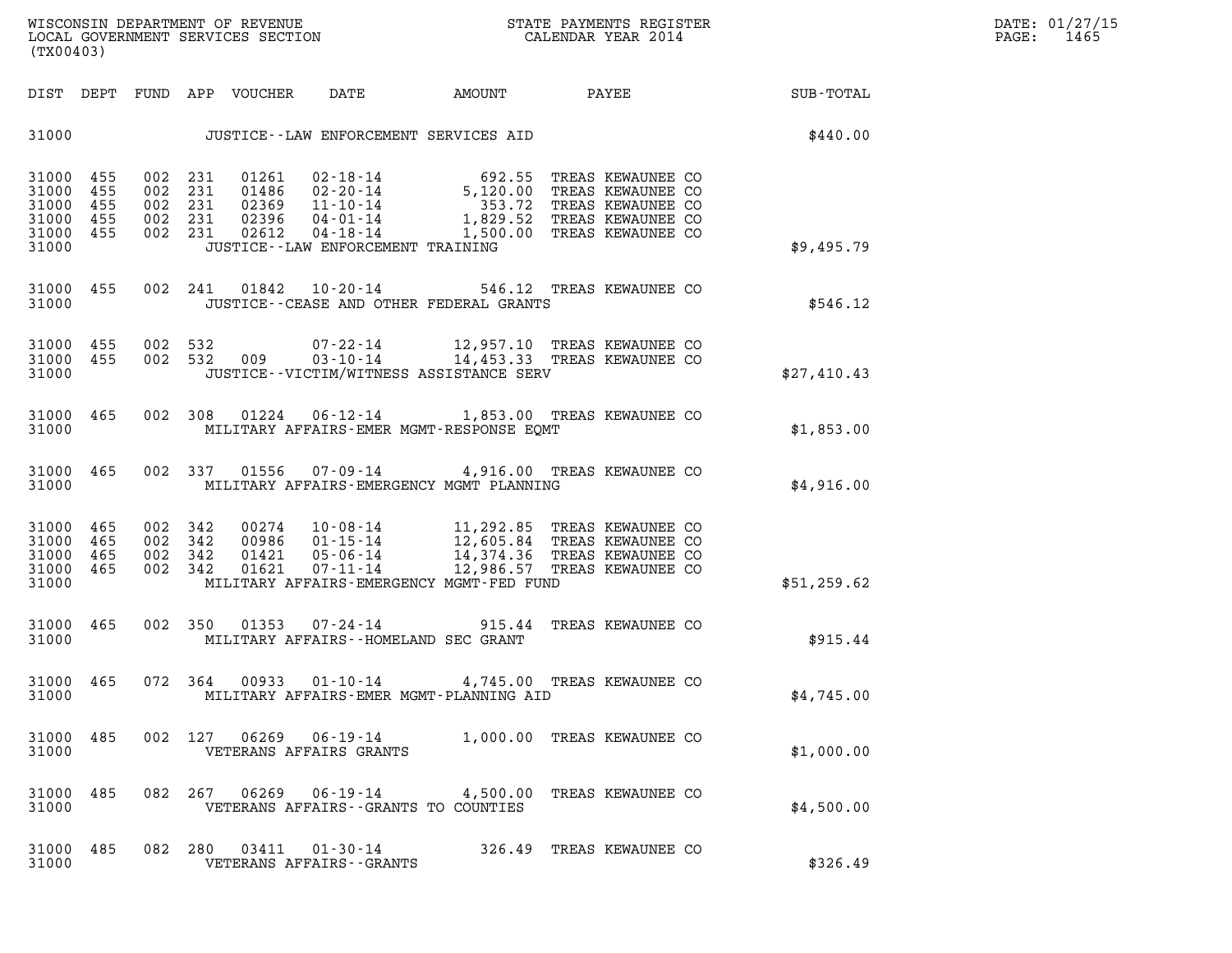| WISCONSIN DEPARTMENT OF REVENUE   | STATE PAYMENTS REGISTER | DATE: 01/27/15 |
|-----------------------------------|-------------------------|----------------|
| LOCAL GOVERNMENT SERVICES SECTION | CALENDAR YEAR 2014      | 1466<br>PAGE:  |

| (TX00403)                                                                                                                                                                                                                              |                                                                                                                                                                             |                                                                                                                                                                                                   |                                                                                                                                                               |                                                                                                                                                                                                                               |                                                                                                                                                                                                                                                                                                                                                                                                                                                                                                                                                                                                  |                                                                                                                       | WISCONSIN DEPARTMENT OF REVENUE<br>LOCAL GOVERNMENT SERVICES SECTION THE STATE PAYMENTS REGISTER<br>(EVACAAC)                                                                                                                                                                                                                                                                                                                                                                                                                             |             | DATE: 01/27/15<br>PAGE:<br>1466 |
|----------------------------------------------------------------------------------------------------------------------------------------------------------------------------------------------------------------------------------------|-----------------------------------------------------------------------------------------------------------------------------------------------------------------------------|---------------------------------------------------------------------------------------------------------------------------------------------------------------------------------------------------|---------------------------------------------------------------------------------------------------------------------------------------------------------------|-------------------------------------------------------------------------------------------------------------------------------------------------------------------------------------------------------------------------------|--------------------------------------------------------------------------------------------------------------------------------------------------------------------------------------------------------------------------------------------------------------------------------------------------------------------------------------------------------------------------------------------------------------------------------------------------------------------------------------------------------------------------------------------------------------------------------------------------|-----------------------------------------------------------------------------------------------------------------------|-------------------------------------------------------------------------------------------------------------------------------------------------------------------------------------------------------------------------------------------------------------------------------------------------------------------------------------------------------------------------------------------------------------------------------------------------------------------------------------------------------------------------------------------|-------------|---------------------------------|
|                                                                                                                                                                                                                                        |                                                                                                                                                                             |                                                                                                                                                                                                   |                                                                                                                                                               | DIST DEPT FUND APP VOUCHER                                                                                                                                                                                                    | DATE                                                                                                                                                                                                                                                                                                                                                                                                                                                                                                                                                                                             | AMOUNT PAYEE                                                                                                          |                                                                                                                                                                                                                                                                                                                                                                                                                                                                                                                                           | SUB-TOTAL   |                                 |
| 31000 485<br>31000                                                                                                                                                                                                                     |                                                                                                                                                                             | 083 370                                                                                                                                                                                           |                                                                                                                                                               | 06269                                                                                                                                                                                                                         | VETERANS AFFAIRS -- GRANTS TO COUNTIES                                                                                                                                                                                                                                                                                                                                                                                                                                                                                                                                                           |                                                                                                                       | 06-19-14 4,500.00 TREAS KEWAUNEE CO                                                                                                                                                                                                                                                                                                                                                                                                                                                                                                       | \$4,500.00  |                                 |
| 31000<br>31000<br>31000<br>31000<br>31000<br>31000<br>31000<br>31000<br>31000<br>31000<br>31000<br>31000<br>31000<br>31000<br>31000<br>31000<br>31000<br>31000<br>31000<br>31000                                                       | 505<br>505<br>505<br>505<br>505<br>505<br>505<br>505<br>505<br>505<br>505<br>505<br>505<br>505<br>505<br>505<br>505<br>505<br>505                                           | 002 155<br>002 155<br>002 155<br>002 155<br>002 155<br>002 155<br>002<br>002 155<br>002<br>002 155<br>002<br>002 155<br>002 155<br>002 155<br>002 155<br>002 155<br>002 155<br>002 155<br>002 155 | 155<br>155<br>155                                                                                                                                             | 60045<br>60203<br>60203<br>60370<br>60370<br>60463<br>60463<br>60533<br>60533<br>60576<br>60576<br>60576<br>60651<br>60651<br>60651<br>60723<br>60723<br>60795<br>60795                                                       | DOA-HOUSING ASSISTANCE-FEDERAL FUNDS                                                                                                                                                                                                                                                                                                                                                                                                                                                                                                                                                             |                                                                                                                       |                                                                                                                                                                                                                                                                                                                                                                                                                                                                                                                                           | \$30,566.71 |                                 |
| 31000<br>31000<br>31000<br>31000<br>31000<br>31000<br>31000<br>31000<br>31000<br>31000<br>31000<br>31000<br>31000<br>31000<br>31000<br>31000<br>31000<br>31000<br>31000<br>31000<br>31000<br>31000<br>31000<br>31000<br>31000<br>31000 | 505<br>505<br>505<br>505<br>505<br>505<br>505<br>505<br>505<br>505<br>505<br>505<br>505<br>505<br>505<br>505<br>505<br>505<br>505<br>505<br>505<br>505<br>505<br>505<br>505 | 035<br>035 371<br>035<br>035<br>035<br>035<br>035<br>035<br>035<br>035<br>035<br>035<br>035<br>035 371<br>035<br>035<br>035<br>035<br>035<br>035<br>035<br>035<br>035<br>035<br>035               | 371<br>371<br>371<br>371<br>371<br>371<br>371<br>371<br>371<br>371<br>371<br>371<br>371<br>371<br>371<br>371<br>371<br>371<br>371<br>371<br>371<br>371<br>371 | 60045<br>60045<br>60119<br>60119<br>60203<br>60203<br>60203<br>60300<br>60300<br>60370<br>60370<br>60370<br>60463<br>60463<br>60533<br>60533<br>60533<br>60576<br>60576<br>60651<br>60651<br>60723<br>60723<br>60795<br>60795 | $\begin{array}{cccc} 08\text{-}06\text{-}14 & 571.00 \\ 08\text{-}06\text{-}14 & 461.50 \\ 09\text{-}08\text{-}14 & 264.34 \\ 11\text{-}25\text{-}14 & 465.84 \\ 11\text{-}25\text{-}14 & 340.17 \\ 11\text{-}25\text{-}14 & 362.91 \\ 12\text{-}11\text{-}14 & 362.92 \\ 12\text{-}11\text{-}14 & 362.92 \\ 01\text{-}07\text{-}14 & 362.$<br>$02 - 25 - 14$<br>$03 - 25 - 14$<br>$03 - 25 - 14$<br>$03 - 25 - 14$<br>$04 - 08 - 14$<br>$04 - 08 - 14$<br>$05 - 07 - 14$<br>$05 - 07 - 14$<br>$06 - 06 - 14$<br>$06 - 06 - 14$<br>$07 - 08 - 14$<br>$07 - 08 - 14$<br>DOA--PUBLIC BENEFITS FUND | 357.55<br>289.45<br>26.28<br>714.17<br>388.40<br>519.98<br>617.58<br>2,325.04<br>218.31<br>418.89<br>331.72<br>517.11 | TREAS KEWAUNEE CO<br>TREAS KEWAUNEE CO<br>TREAS KEWAUNEE CO<br>TREAS KEWAUNEE CO<br>TREAS KEWAUNEE CO<br>TREAS KEWAUNEE CO<br>TREAS KEWAUNEE CO<br>TREAS KEWAUNEE CO<br>TREAS KEWAUNEE CO<br>TREAS KEWAUNEE CO<br>TREAS KEWAUNEE CO<br>TREAS KEWAUNEE CO<br>TREAS KEWAUNEE CO<br>TREAS KEWAUNEE CO<br>TREAS KEWAUNEE CO<br>TREAS KEWAUNEE CO<br>TREAS KEWAUNEE CO<br>TREAS KEWAUNEE CO<br>TREAS KEWAUNEE CO<br>TREAS KEWAUNEE CO<br>TREAS KEWAUNEE CO<br>TREAS KEWAUNEE CO<br>TREAS KEWAUNEE CO<br>TREAS KEWAUNEE CO<br>TREAS KEWAUNEE CO | \$12,314.96 |                                 |

31000 505 089 166 00164 08-11-14 35,113.00 TREAS KEWAUNEE CO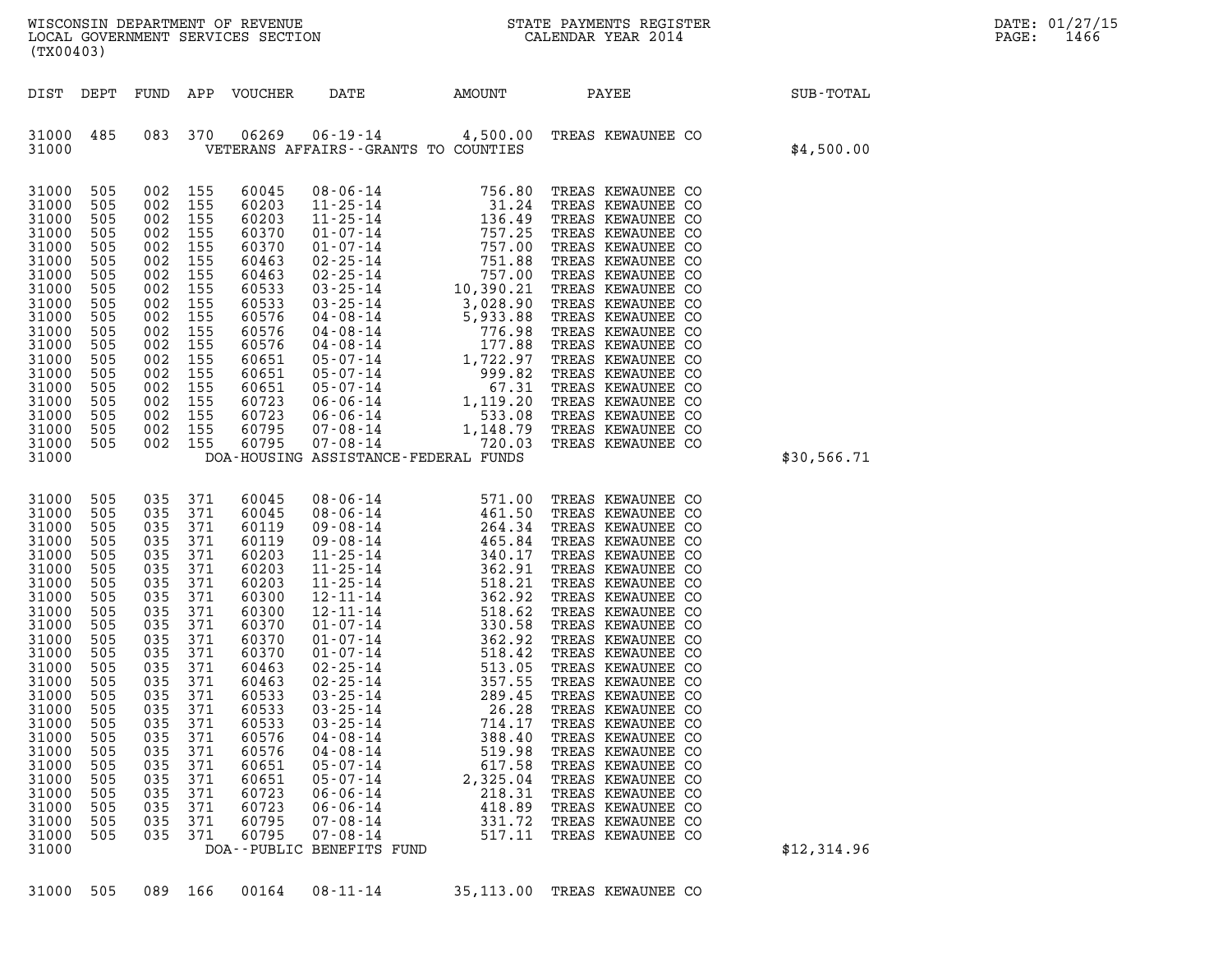| WISCONSIN DEPARTMENT OF REVENUE   | STATE PAYMENTS REGISTER | DATE: 01/27/15 |
|-----------------------------------|-------------------------|----------------|
| LOCAL GOVERNMENT SERVICES SECTION | CALENDAR YEAR 2014      | 1467<br>PAGE:  |

| WISCONSIN DEPARTMENT OF REVENUE<br>LOCAL GOVERNMENT SERVICES SECTION<br>(TX00403) |            |            |            |                |                                                              |                                                                                                          | STATE PAYMENTS REGISTER<br>CALENDAR YEAR 2014 | DATE: 01/27/15<br>PAGE:<br>1467        |                 |  |
|-----------------------------------------------------------------------------------|------------|------------|------------|----------------|--------------------------------------------------------------|----------------------------------------------------------------------------------------------------------|-----------------------------------------------|----------------------------------------|-----------------|--|
| DIST                                                                              | DEPT       | FUND       | APP        | VOUCHER        | DATE                                                         | AMOUNT                                                                                                   |                                               | PAYEE                                  | SUB-TOTAL       |  |
| 31000<br>31000                                                                    | 505        | 089        | 166        | 05115          | 01-28-14<br>DOA--LAND INFORMATION FUND                       | 1,000.00                                                                                                 |                                               | TREAS KEWAUNEE CO                      | \$36, 113.00    |  |
| 31000<br>31000<br>31000                                                           | 835<br>835 | 002<br>002 | 105<br>105 | 43720<br>80824 | 07-28-14<br>$11 - 17 - 14$<br>REVENUE--STATE SHARED REVENUES | 243,039.99<br>1,378,578.73                                                                               |                                               | TREAS KEWAUNEE CO<br>TREAS KEWAUNEE CO | \$1,621,618.72  |  |
| 31000<br>31000                                                                    | 835        | 002        | 109        | 01031          | REVENUE--EXEMPT COMPUTER AID                                 | 07-28-14 23, 221.00 TREAS KEWAUNEE CO                                                                    |                                               |                                        | \$23, 221.00    |  |
| 31000<br>31000<br>31000                                                           | 835<br>835 | 002<br>002 | 302<br>302 | 10046<br>11046 | $07 - 28 - 14$                                               | 2,089,664.28 TREAS KEWAUNEE CO<br>$07 - 28 - 14$ 556, 148.14<br>REVENUE-FIRST DOLLAR/SCHOOL LEVY CREDITS |                                               | TREAS KEWAUNEE CO                      | \$2,645,812.42  |  |
| 31000<br>31000                                                                    | 835        | 021        | 363        | 37327          | 03-24-14<br>REVENUE - - LOTTERY CREDIT -                     | 645, 267.14 TREAS KEWAUNEE CO                                                                            |                                               |                                        | \$645, 267.14   |  |
| 31000                                                                             |            |            |            |                | DISTRICT TOTAL APPROPRIATIONS                                |                                                                                                          |                                               |                                        | \$12,866,724.44 |  |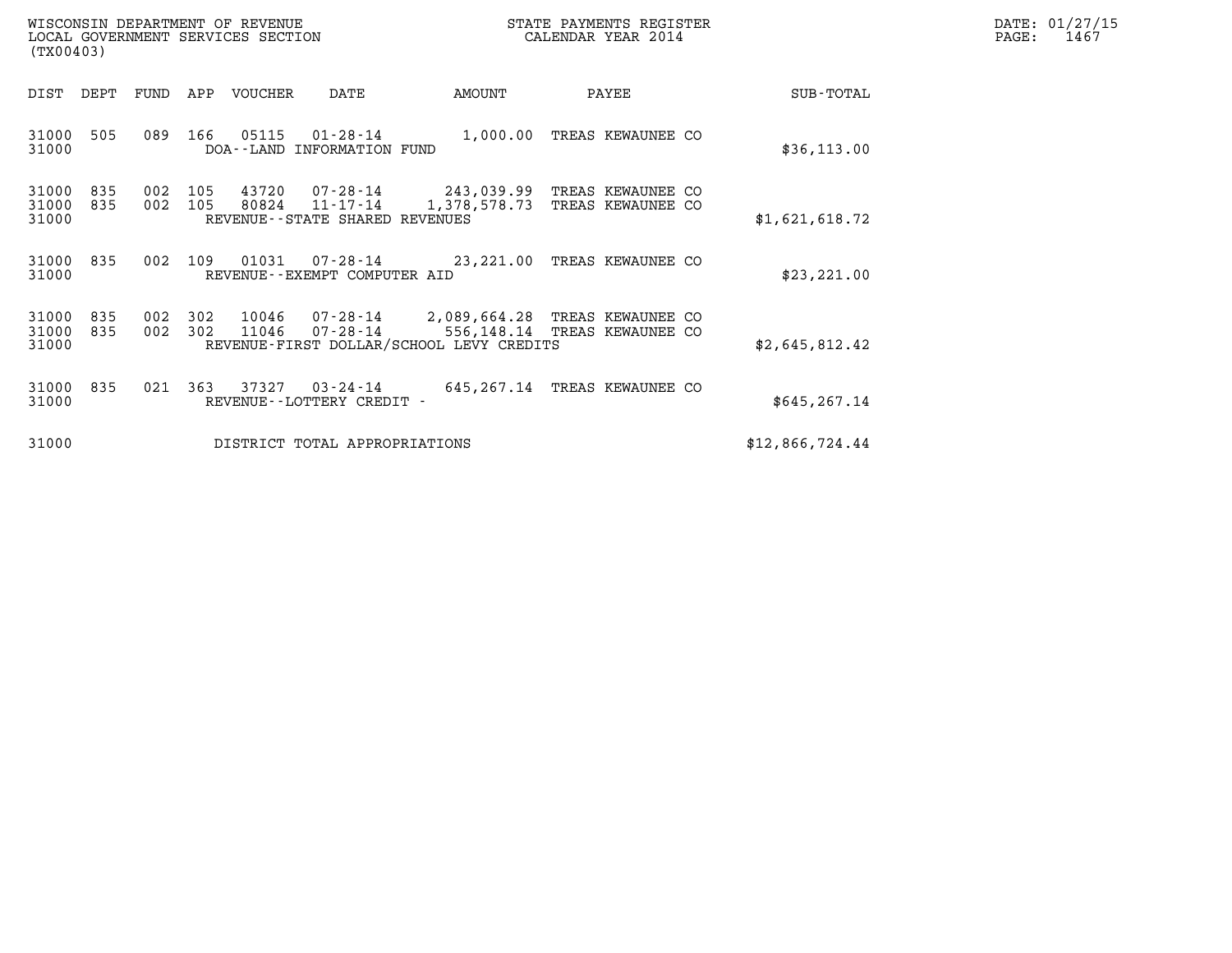| (TX00403)                                 |                          |     | WISCONSIN DEPARTMENT OF REVENUE<br>LOCAL GOVERNMENT SERVICES SECTION |                                     |                                          | STATE PAYMENTS REGISTER<br>CALENDAR YEAR 2014                                                                                                                                              |               | DATE: 01/27/15<br>1468<br>PAGE: |
|-------------------------------------------|--------------------------|-----|----------------------------------------------------------------------|-------------------------------------|------------------------------------------|--------------------------------------------------------------------------------------------------------------------------------------------------------------------------------------------|---------------|---------------------------------|
|                                           |                          |     | DIST DEPT FUND APP VOUCHER                                           | DATE                                | AMOUNT PAYEE                             |                                                                                                                                                                                            | SUB-TOTAL     |                                 |
| 31002 165<br>31002                        |                          |     | 002 225                                                              |                                     | SAFETY/PROF SERV--FIRE INSURANCE DUES    | 00780  06-30-14  3,324.37  TREAS TN AHNAPEE                                                                                                                                                | \$3,324.37    |                                 |
| 31002 370                                 |                          |     | 002 503 16949                                                        |                                     |                                          | $02 - 14 - 14$ 3,790.24 TREAS TN AHNAPEE<br>TOWN SHARE 268.39                                                                                                                              |               |                                 |
| 31002                                     |                          |     |                                                                      |                                     | NAT RESOURCES--AIDS IN LIEU OF TAXES     |                                                                                                                                                                                            | \$3,790.24    |                                 |
| 31002 370<br>31002                        |                          |     | 012 571                                                              |                                     | NAT RESOURCES--FOREST CROP/MFL/CO FOREST | 37699   06-16-14   208.97   TREAS TN AHNAPEE                                                                                                                                               | \$208.97      |                                 |
| 31002 370<br>31002                        |                          |     | 012 579                                                              |                                     | NAT RESOURCES--AIDS IN LIEU OF TAXES     | 19450  04-16-14  24.63  TREAS TN AHNAPEE                                                                                                                                                   | \$24.63       |                                 |
| 31002 370<br>31002                        |                          |     | 074 670<br>41670                                                     | NAT RESOURCES -- RU RECYCLING GRANT |                                          | 05-23-14 1,738.37 TREAS TN AHNAPEE                                                                                                                                                         | \$1,738.37    |                                 |
| 31002<br>31002<br>31002<br>31002<br>31002 | 395<br>395<br>395<br>395 |     | 011 191<br>011 191<br>011 191<br>20778<br>011 191<br>30778           | 07-07-14<br>10-06-14                | TRANSPORTATION--GENERAL TRANSP AIDS-GTA  | 04778 01-06-14 25,562.77 TOWN OF AHNAPEE<br>10778 04-07-14 25,562.77 TOWN OF AHNAPEE<br>20778 07-07-14 25.562.77 TOWN OF AHNAPEE<br>25,562.77 TOWN OF AHNAPEE<br>25,562.79 TOWN OF AHNAPEE | \$102, 251.10 |                                 |
| 31002<br>31002 835<br>31002               | 835                      | 002 | 105<br>43706<br>002 105<br>80810                                     | REVENUE--STATE SHARED REVENUES      |                                          | 07-28-14 6,448.30 TREAS TN AHNAPEE<br>11-17-14 36,540.38 TREAS TN AHNAPEE                                                                                                                  | \$42,988.68   |                                 |
| 31002 835<br>31002                        |                          |     | 002 109                                                              | REVENUE--EXEMPT COMPUTER AID        |                                          | 02707  07-28-14  3.00 TREAS TN AHNAPEE                                                                                                                                                     | \$3.00        |                                 |
| 31002                                     |                          |     | DISTRICT TOTAL APPROPRIATIONS                                        |                                     |                                          |                                                                                                                                                                                            | \$154,329.36  |                                 |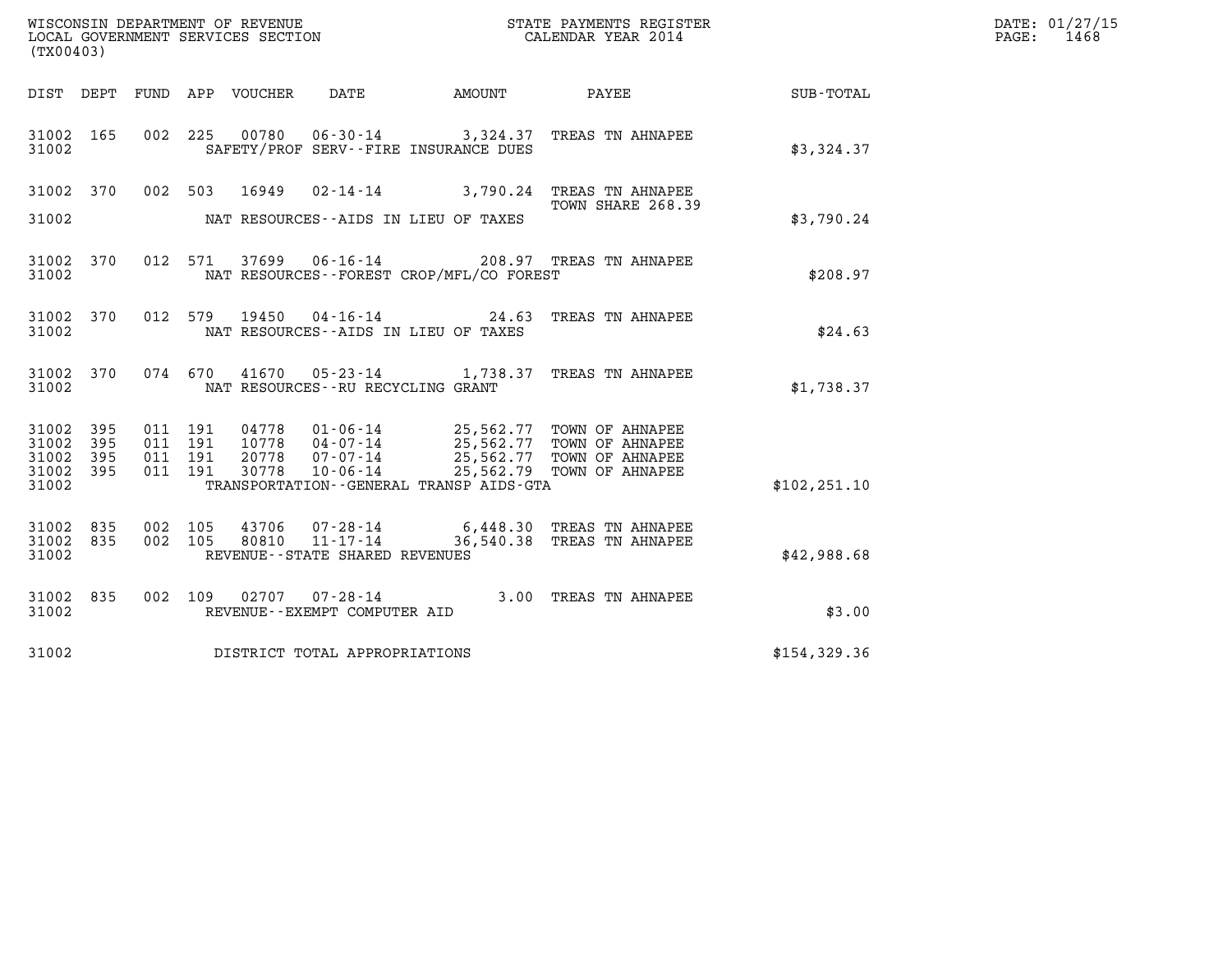| WISCONSIN DEPARTMENT OF REVENUE<br>LOCAL GOVERNMENT SERVICES SECTION | STATE PAYMENTS REGISTER<br>CALENDAR YEAR 2014 | DATE: 01/27/15<br>1469<br>PAGE: |
|----------------------------------------------------------------------|-----------------------------------------------|---------------------------------|

| (TX00403)          |            |            |            |         |                                      |                                                                      |                                                                                     |                  |
|--------------------|------------|------------|------------|---------|--------------------------------------|----------------------------------------------------------------------|-------------------------------------------------------------------------------------|------------------|
| DIST               | DEPT       | FUND       | APP        | VOUCHER | DATE                                 | <b>AMOUNT</b>                                                        | <b>PAYEE</b> FOR THE PAYEE                                                          | <b>SUB-TOTAL</b> |
| 31004<br>31004     | 165        | 002        | 225        |         |                                      | $00781$ $06-30-14$ 3,108.73<br>SAFETY/PROF SERV--FIRE INSURANCE DUES | TREAS TN CARLTON                                                                    | \$3,108.73       |
| 31004 370          |            | 002        | 503        |         |                                      | 16584 01-30-14 1,676.03                                              | TREAS TN CARLTON<br>TOWN SHARE 107.48                                               |                  |
| 31004              |            |            |            |         |                                      | NAT RESOURCES--AIDS IN LIEU OF TAXES                                 |                                                                                     | \$1,676.03       |
| 31004<br>31004     | 370        | 012        | 571        |         |                                      | NAT RESOURCES - - FOREST CROP/MFL/CO FOREST                          | 37700  06-16-14  28.42  TREAS TN CARLTON                                            | \$28.42          |
| 31004<br>31004     | 370        | 074        | 670        |         | NAT RESOURCES - - RU RECYCLING GRANT | 41671 05-23-14 1,663.10                                              | TREAS TN CARLTON                                                                    | \$1,663.10       |
| 31004<br>31004     | 395<br>395 | 011<br>011 | 191<br>191 |         | 04779 01-06-14                       |                                                                      | 27,568.63 TOWN OF CARLTON<br>27,568.63 TOWN OF CARLTON                              |                  |
| 31004<br>31004     | 395<br>395 | 011<br>011 | 191<br>191 | 30779   | $10 - 06 - 14$                       |                                                                      | 27,568.63 TOWN OF CARLTON<br>27,568.63 TOWN OF CARLTON<br>27,568.64 TOWN OF CARLTON |                  |
| 31004              |            |            |            |         |                                      | TRANSPORTATION - - GENERAL TRANSP AIDS - GTA                         |                                                                                     | \$110, 274.53    |
| 31004 395<br>31004 |            |            | 011 278    |         |                                      | TRANSPORTATION--LRIP/TRIP/MSIP GRANTS                                | 26310  10-01-14  13,881.95  TREAS TN CARLTON                                        | \$13,881.95      |
| 31004<br>31004     | 835<br>835 | 002<br>002 | 105<br>105 | 80811   | $11 - 17 - 14$                       |                                                                      | 43707 07-28-14 71,814.89 TREAS TN CARLTON<br>407,378.61 TREAS TN CARLTON            |                  |
| 31004              |            |            |            |         | REVENUE - - STATE SHARED REVENUES    |                                                                      |                                                                                     | \$479,193.50     |
| 31004              |            |            |            |         | DISTRICT TOTAL APPROPRIATIONS        |                                                                      |                                                                                     | \$609,826.26     |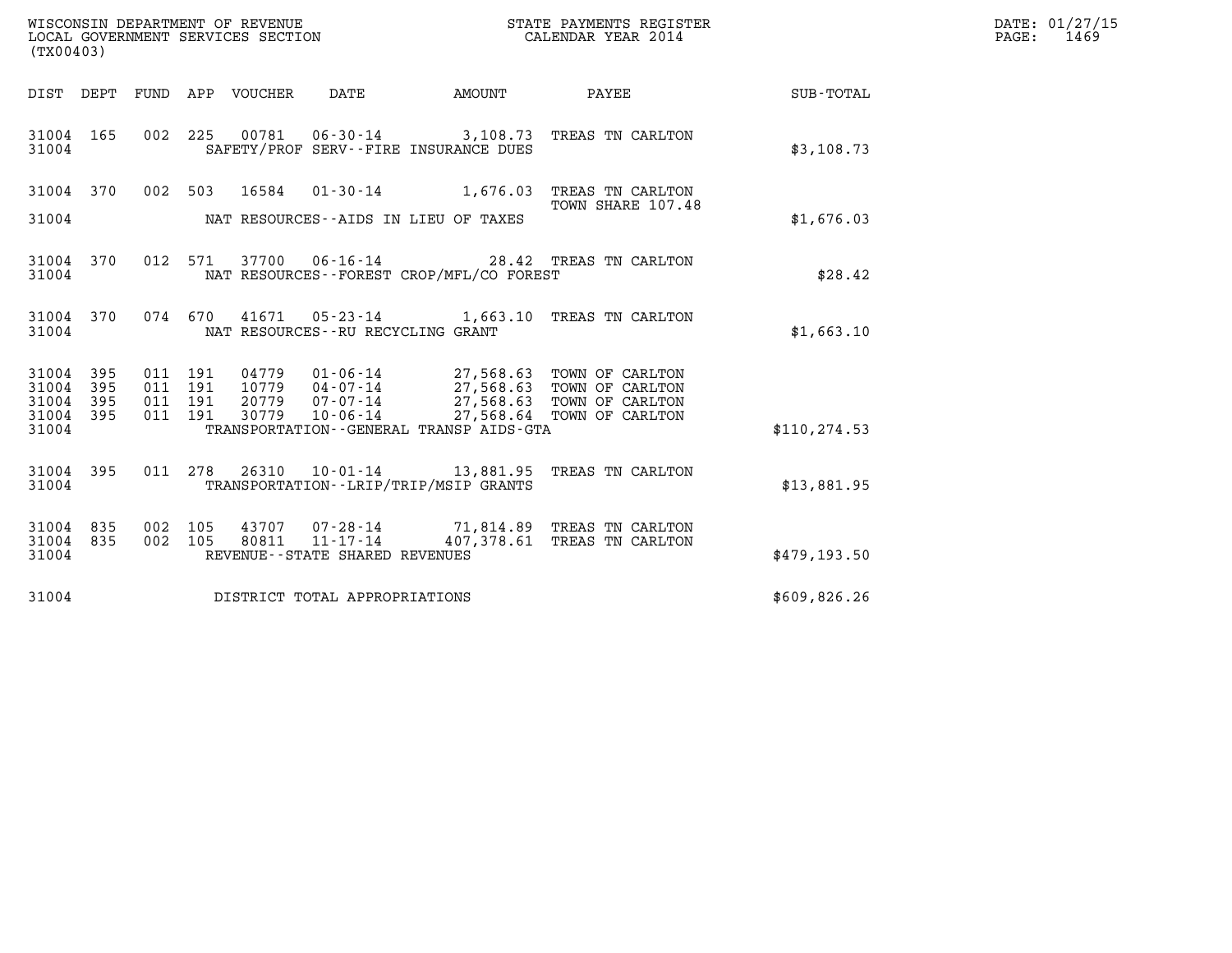| DATE: | 01/27/15 |
|-------|----------|
| PAGE: | 1470     |

| (TX00403)                                     |                   |                                          |                                  |                                                     |                                                                                                                                                                                                        |                                                           |                             | DATE: 01/27/15<br>$\mathtt{PAGE}$ :<br>1470 |
|-----------------------------------------------|-------------------|------------------------------------------|----------------------------------|-----------------------------------------------------|--------------------------------------------------------------------------------------------------------------------------------------------------------------------------------------------------------|-----------------------------------------------------------|-----------------------------|---------------------------------------------|
| DIST DEPT                                     |                   |                                          | FUND APP VOUCHER                 |                                                     |                                                                                                                                                                                                        |                                                           | DATE AMOUNT PAYEE SUB-TOTAL |                                             |
| 31006 165<br>31006                            |                   | 002 225                                  | 00782                            |                                                     | 06-30-14 3,575.94 TREAS TN CASCO<br>SAFETY/PROF SERV--FIRE INSURANCE DUES                                                                                                                              |                                                           | \$3,575.94                  |                                             |
| 31006 370<br>31006 370                        |                   | 002 503<br>002 503                       | 17190<br>17190                   |                                                     | 02-25-14 2,916.59 TREAS TN CASCO<br>02-25-14 3,460.86 TREAS TN CASCO                                                                                                                                   | TOWN SHARE 432.85                                         |                             |                                             |
| 31006                                         |                   |                                          |                                  |                                                     | NAT RESOURCES--AIDS IN LIEU OF TAXES                                                                                                                                                                   |                                                           | \$6,377.45                  |                                             |
| 31006 370<br>31006                            |                   | 012 571                                  | 37701                            |                                                     | 06-16-14 337.75 TREAS TN CASCO<br>NAT RESOURCES--FOREST CROP/MFL/CO FOREST                                                                                                                             |                                                           | \$337.75                    |                                             |
| 31006 370<br>31006<br>31006 370<br>31006      | 370               | 012 579<br>012 579<br>012 579            | 19451<br>19451<br>19451          |                                                     | $\begin{array}{cccc} 04\texttt{-}16\texttt{-}14 & & & 363.70 \\ 04\texttt{-}16\texttt{-}14 & & & 182.13 \\ 04\texttt{-}16\texttt{-}14 & & & 27.43 \end{array}$<br>NAT RESOURCES--AIDS IN LIEU OF TAXES | 363.70 TREAS TN CASCO<br>TREAS TN CASCO<br>TREAS TN CASCO | \$573.26                    |                                             |
| 31006 370<br>31006                            |                   | 074 670                                  |                                  | NAT RESOURCES--RU RECYCLING GRANT                   | 41672  05-23-14  1,968.15  TREAS TN CASCO                                                                                                                                                              |                                                           | \$1,968.15                  |                                             |
| 31006 395<br>31006<br>31006<br>31006<br>31006 | 395<br>395<br>395 | 011 191<br>011 191<br>011 191<br>011 191 | 04780<br>10780<br>20780<br>30780 | $07 - 07 - 14$<br>$10 - 06 - 14$                    | 01-06-14 24,038.53 TOWN OF CASCO<br>04-07-14 24,038.53 TOWN OF CASCO<br>07-07-14 24,038.53 TOWN OF CASCO<br>TRANSPORTATION - - GENERAL TRANSP AIDS - GTA                                               | 24,038.53 TOWN OF CASCO<br>24,038.55 TOWN OF CASCO        | \$96, 154.14                |                                             |
| 31006<br>31006<br>31006                       | 835<br>835        | 002 105<br>002 105                       | 43708<br>80812                   | $11 - 17 - 14$<br>REVENUE - - STATE SHARED REVENUES | 07-28-14 7,917.92 TREAS TN CASCO                                                                                                                                                                       | 44,870.30 TREAS TN CASCO                                  | \$52,788.22                 |                                             |
| 31006<br>31006                                | 835               | 002 109                                  |                                  | REVENUE--EXEMPT COMPUTER AID                        |                                                                                                                                                                                                        | 02708  07-28-14  22.00 TREAS TN CASCO                     | \$22.00                     |                                             |
| 31006                                         |                   |                                          |                                  | DISTRICT TOTAL APPROPRIATIONS                       |                                                                                                                                                                                                        |                                                           | \$161,796.91                |                                             |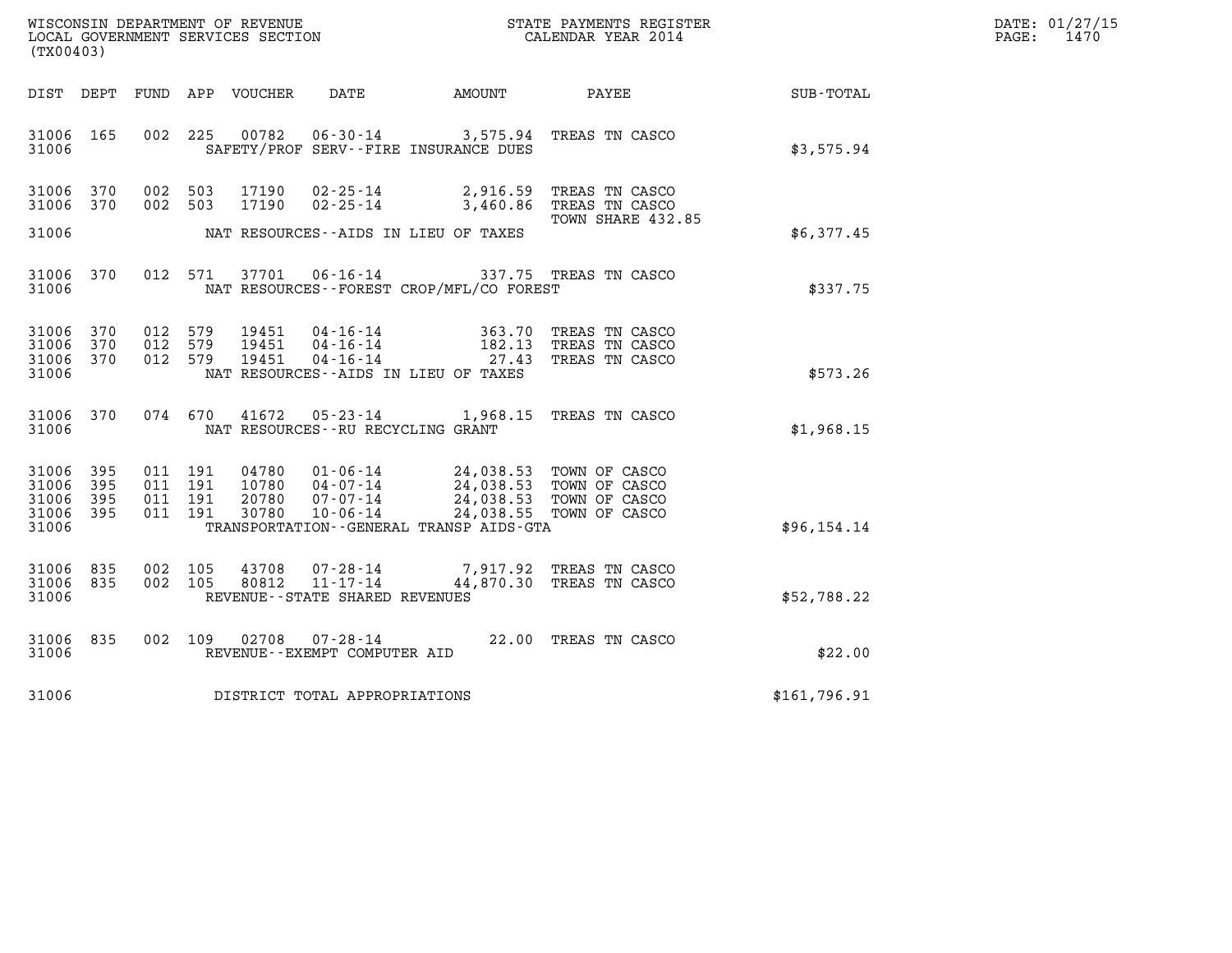| WISCONSIN DEPARTMENT OF REVENUE<br>LOCAL GOVERNMENT SERVICES SECTION<br>. | STATE PAYMENTS REGISTER<br>CALENDAR YEAR 2014 | DATE: 01/27/15<br>1471<br>PAGE: |
|---------------------------------------------------------------------------|-----------------------------------------------|---------------------------------|

| (TX00403)                                                             |                                                                                                                                                                                                                                                                                                                                             |               |
|-----------------------------------------------------------------------|---------------------------------------------------------------------------------------------------------------------------------------------------------------------------------------------------------------------------------------------------------------------------------------------------------------------------------------------|---------------|
| DIST<br>DEPT                                                          | DATE<br>FUND APP VOUCHER<br><b>EXAMPLE THE PROPERTY OF AMOUNT</b><br>PAYEE                                                                                                                                                                                                                                                                  | SUB-TOTAL     |
| 165<br>31008<br>31008                                                 | 002<br>225<br>00783  06-30-14  3,450.16  TREAS TN FRANKLIN<br>SAFETY/PROF SERV--FIRE INSURANCE DUES                                                                                                                                                                                                                                         | \$3,450.16    |
| 370<br>31008<br>370<br>31008<br>31008                                 | 000<br>$06 - 19 - 14$<br>001<br>01DNR<br>444.29 TREAS TOWN FRANKLIN<br>$09 - 11 - 14$<br>000<br>001<br>02DNR<br>1,407.20 TREAS TOWN FRANKLIN<br>NAT RESOURCES-SEVERANCE/YIELD/WITHDRAWAL                                                                                                                                                    | \$1,851.49    |
| 370<br>31008<br>31008                                                 | 37702<br>012<br>571<br>$06 - 16 - 14$<br>255.33 TREAS TN FRANKLIN<br>NAT RESOURCES - - FOREST CROP/MFL/CO FOREST                                                                                                                                                                                                                            | \$255.33      |
| 370<br>31008<br>31008                                                 | 074<br>670<br>41673 05-23-14 370.00<br>TREAS TN FRANKLIN<br>NAT RESOURCES - - RU RECYCLING GRANT                                                                                                                                                                                                                                            | \$370.00      |
| 31008<br>395<br>395<br>31008<br>31008<br>395<br>395<br>31008<br>31008 | 011<br>191<br>$01 - 06 - 14$<br>27,028.79 TOWN OF FRANKLIN<br>27,028.79 TOWN OF FRANKLIN<br>04781<br>$04 - 07 - 14$<br>191<br>10781<br>011<br>27,028.79 TOWN OF FRANKLIN<br>191<br>20781<br>$07 - 07 - 14$<br>011<br>27,028.82<br>191<br>011<br>30781<br>$10 - 06 - 14$<br>TOWN OF FRANKLIN<br>TRANSPORTATION - - GENERAL TRANSP AIDS - GTA | \$108, 115.19 |
| 395<br>31008<br>31008                                                 | 278<br>$08 - 26 - 14$ 13,881.95<br>011<br>22707<br>TREAS TN FRANKLIN<br>TRANSPORTATION - - LRIP/TRIP/MSIP GRANTS                                                                                                                                                                                                                            | \$13,881.95   |
| 835<br>31008<br>835<br>31008<br>31008                                 | 002<br>105<br>43709<br>$07 - 28 - 14$<br>3,899.31 TREAS TN FRANKLIN<br>$11 - 17 - 14$<br>105<br>22,099.92<br>002<br>80813<br>TREAS TN FRANKLIN<br>REVENUE - - STATE SHARED REVENUES                                                                                                                                                         | \$25,999.23   |
| 31008<br>835<br>31008                                                 | 002<br>109<br>02709<br>$07 - 28 - 14$<br>322.00<br>TREAS TN FRANKLIN<br>REVENUE--EXEMPT COMPUTER AID                                                                                                                                                                                                                                        | \$322.00      |
| 31008                                                                 | DISTRICT TOTAL APPROPRIATIONS                                                                                                                                                                                                                                                                                                               | \$154, 245.35 |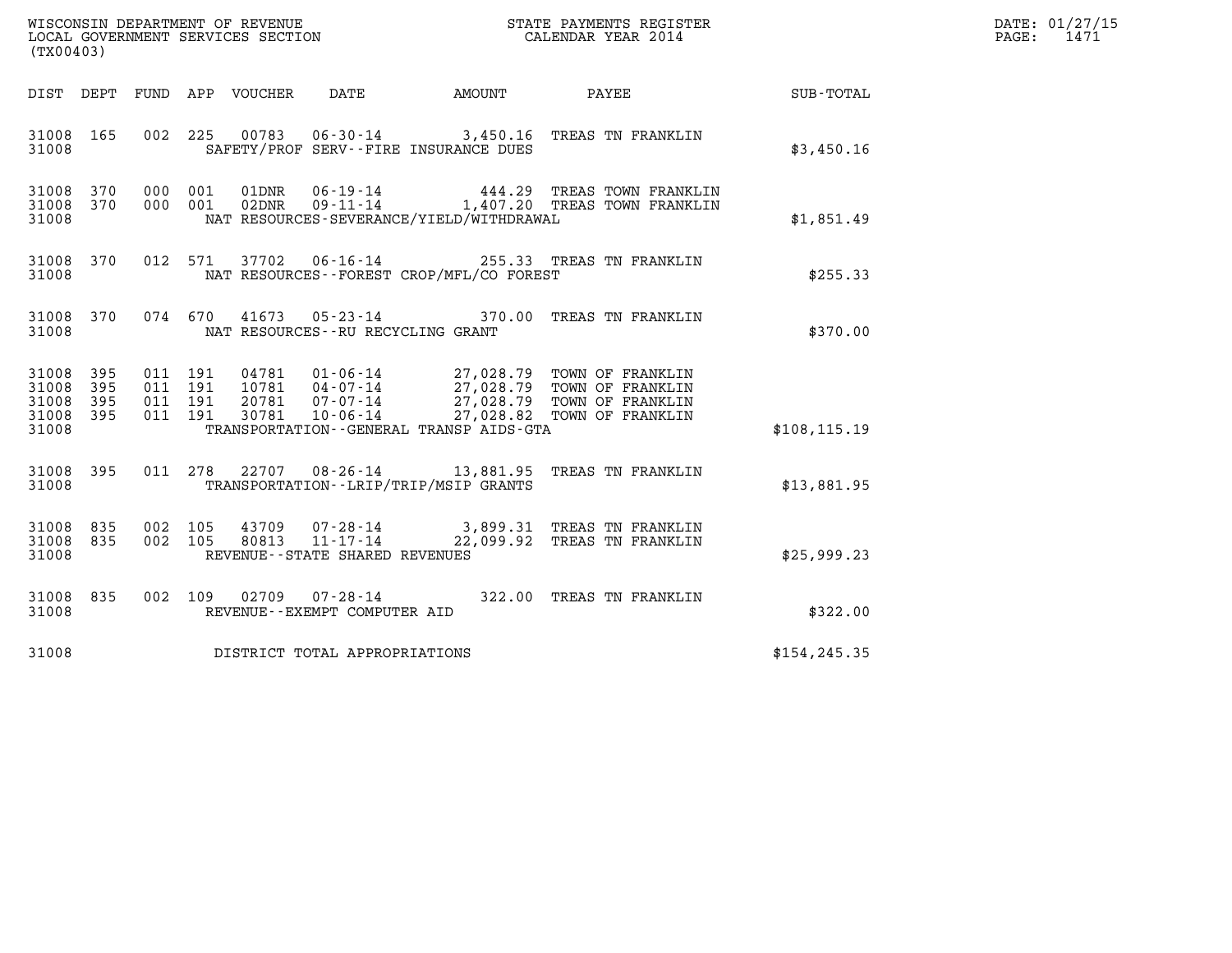|                                 | WISCONSIN DEPARTMENT OF REVENUE<br>LOCAL GOVERNMENT SERVICES SECTION<br>STATE PAYMENTS REGISTER<br>CALENDAR YEAR 2014<br>(TX00403) |                    |                    |                                 |                                      |                                          |                                                                                                                         |                  | DATE: 01/27/15<br>$\mathtt{PAGE}$ :<br>1472 |
|---------------------------------|------------------------------------------------------------------------------------------------------------------------------------|--------------------|--------------------|---------------------------------|--------------------------------------|------------------------------------------|-------------------------------------------------------------------------------------------------------------------------|------------------|---------------------------------------------|
|                                 |                                                                                                                                    |                    |                    | DIST DEPT FUND APP VOUCHER DATE |                                      | AMOUNT                                   | PAYEE                                                                                                                   | <b>SUB-TOTAL</b> |                                             |
| 31010 165<br>31010              |                                                                                                                                    |                    |                    |                                 |                                      | SAFETY/PROF SERV--FIRE INSURANCE DUES    | 002 225 00784 06-30-14 3,054.83 TREAS TN LINCOLN                                                                        | \$3.054.83       |                                             |
| 31010 370<br>31010              |                                                                                                                                    |                    | 000 001            |                                 |                                      | NAT RESOURCES-SEVERANCE/YIELD/WITHDRAWAL | 01DNR  06-19-14  25.33 TREAS TOWN LINCOLN                                                                               | \$25.33          |                                             |
| 31010 370                       |                                                                                                                                    |                    |                    |                                 |                                      | 002 503 17191 02-25-14 501.88            | TREAS TN LINCOLN<br>TOWN SHARE 20.91                                                                                    |                  |                                             |
| 31010                           |                                                                                                                                    |                    |                    |                                 |                                      | NAT RESOURCES--AIDS IN LIEU OF TAXES     |                                                                                                                         | \$501.88         |                                             |
| 31010 370<br>31010              |                                                                                                                                    |                    |                    |                                 |                                      | NAT RESOURCES--FOREST CROP/MFL/CO FOREST | 012 571 37703 06-16-14 412.04 TREAS TN LINCOLN                                                                          | \$412.04         |                                             |
| 31010 370<br>31010              |                                                                                                                                    |                    |                    |                                 | NAT RESOURCES - - RU RECYCLING GRANT |                                          | 074 670 41674 05-23-14 1,128.28 TREAS TN LINCOLN                                                                        | \$1,128.28       |                                             |
| 31010 395<br>31010<br>31010     | 395<br>395                                                                                                                         | 011 191<br>011 191 | 011 191<br>011 191 | 20782<br>30782                  | 07-07-14                             |                                          | 04782  01-06-14  26,753.58  TOWN OF LINCOLN<br>10782  04-07-14  26,753.58  TOWN OF LINCOLN<br>26,753.58 TOWN OF LINCOLN |                  |                                             |
| 31010 395<br>31010              |                                                                                                                                    |                    |                    |                                 | $10 - 06 - 14$                       | TRANSPORTATION--GENERAL TRANSP AIDS-GTA  | 26,753.61 TOWN OF LINCOLN                                                                                               | \$107,014.35     |                                             |
| 31010 835<br>31010 835<br>31010 |                                                                                                                                    | 002 105<br>002 105 |                    |                                 | REVENUE--STATE SHARED REVENUES       |                                          | 43710  07-28-14  13,560.01 TREAS TN LINCOLN<br>80814  11-17-14  77,007.18  TREAS TN LINCOLN                             | \$90, 567.19     |                                             |
| 31010                           |                                                                                                                                    |                    |                    |                                 | DISTRICT TOTAL APPROPRIATIONS        |                                          |                                                                                                                         | \$202,703.90     |                                             |
|                                 |                                                                                                                                    |                    |                    |                                 |                                      |                                          |                                                                                                                         |                  |                                             |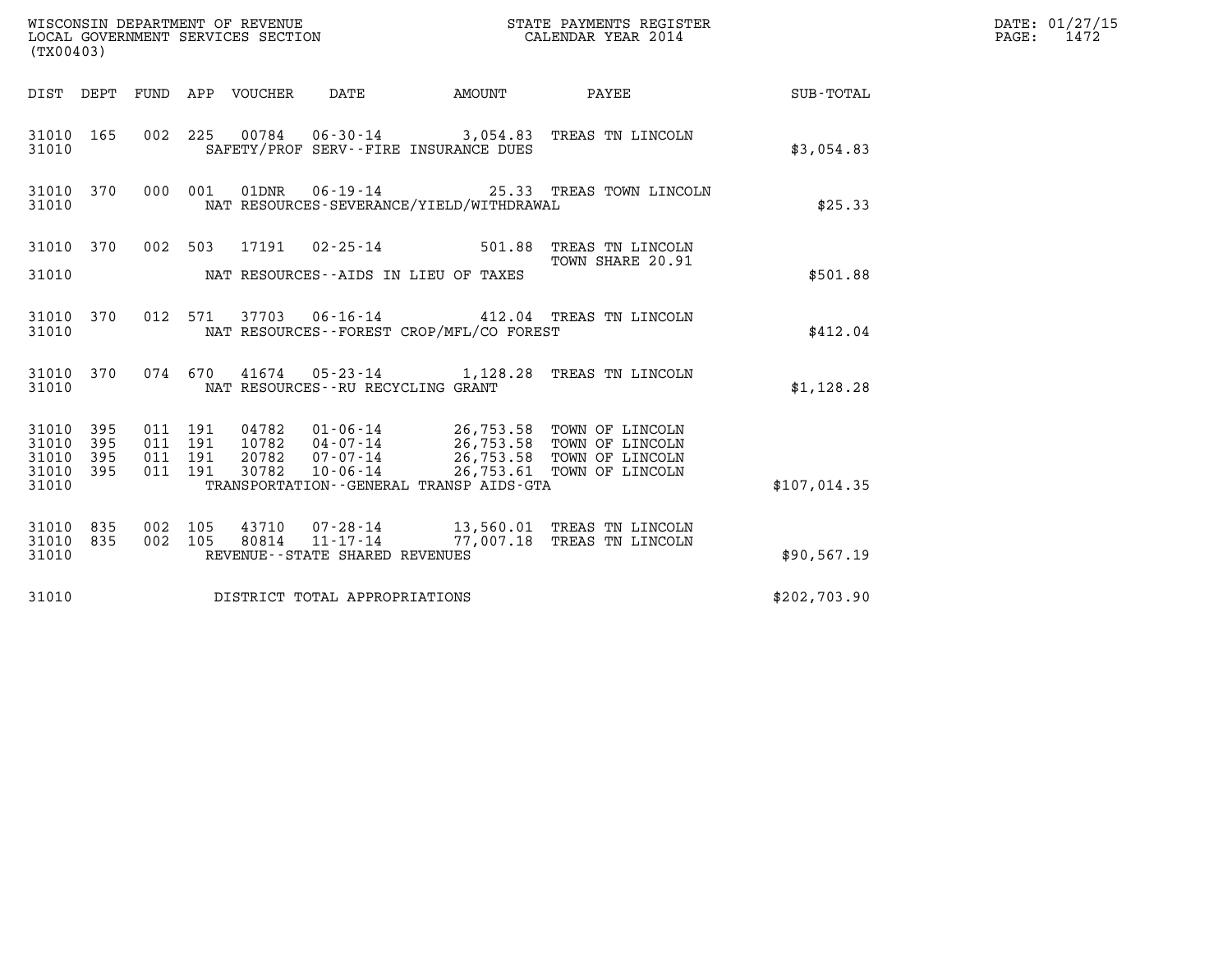|                                          | (TX00403)        |                               |         |       |                                                     |                                          | DATE: 01/27/15<br>1473<br>$\mathtt{PAGE:}$                                      |               |  |
|------------------------------------------|------------------|-------------------------------|---------|-------|-----------------------------------------------------|------------------------------------------|---------------------------------------------------------------------------------|---------------|--|
|                                          |                  |                               |         |       |                                                     |                                          | DIST DEPT FUND APP VOUCHER DATE AMOUNT PAYEE TO SUB-TOTAL                       |               |  |
| 31012                                    | 31012 165        |                               |         |       |                                                     | SAFETY/PROF SERV--FIRE INSURANCE DUES    | 002 225 00785 06-30-14 5,354.93 TREAS TN LUXEMBURG                              | \$5,354.93    |  |
| 31012 370 000 001<br>31012               | 31012 370        | 000 001                       |         |       |                                                     | NAT RESOURCES-SEVERANCE/YIELD/WITHDRAWAL |                                                                                 | \$184.83      |  |
| 31012                                    | 31012 370        |                               |         |       |                                                     | NAT RESOURCES--AIDS IN LIEU OF TAXES     | 002 503 16950 02-14-14 1,288.07 TREAS TN LUXEMBURG<br>TOWN SHARE 107.36         | \$1,288.07    |  |
| 31012                                    |                  |                               |         |       |                                                     | NAT RESOURCES--FOREST CROP/MFL/CO FOREST | 31012 370 012 571 37704 06-16-14 49.45 TREAS TN LUXEMBURG                       | \$49.45       |  |
| 31012                                    |                  |                               |         |       | NAT RESOURCES--RU RECYCLING GRANT                   |                                          | 31012 370 074 670 41675 05-23-14 1,220.19 TREAS TN LUXEMBURG                    | \$1,220.19    |  |
| 31012                                    |                  |                               |         |       |                                                     | NAT RESOURCES--RU CONSOLIDATED GRANT     | 31012 370 074 673 41675 05-23-14 383.07 TREAS TN LUXEMBURG                      | \$383.07      |  |
| 31012 395<br>31012<br>31012 395<br>31012 | 395<br>31012 395 | 011 191<br>011 191<br>011 191 | 011 191 |       |                                                     | TRANSPORTATION--GENERAL TRANSP AIDS-GTA  |                                                                                 | \$122, 193.24 |  |
| 31012 395<br>31012                       |                  |                               |         |       |                                                     | TRANSPORTATION--LRIP/TRIP/MSIP GRANTS    | 011  278  23708  09-09-14  13,881.95  TREAS TN LUXEMBURG                        | \$13,881.95   |  |
| 31012 835<br>31012 835<br>31012          |                  | 002 105<br>002 105            |         |       | 80815 11-17-14<br>REVENUE - - STATE SHARED REVENUES |                                          | 43711  07-28-14   6,011.39   TREAS TN LUXEMBURG<br>34,083.59 TREAS TN LUXEMBURG | \$40,094.98   |  |
| 31012 835<br>31012                       |                  | 002 109                       |         | 02710 | 07-28-14<br>REVENUE--EXEMPT COMPUTER AID            |                                          | 46.00 TREAS TN LUXEMBURG                                                        | \$46.00       |  |
| 31012                                    |                  |                               |         |       | DISTRICT TOTAL APPROPRIATIONS                       |                                          |                                                                                 | \$184,696.71  |  |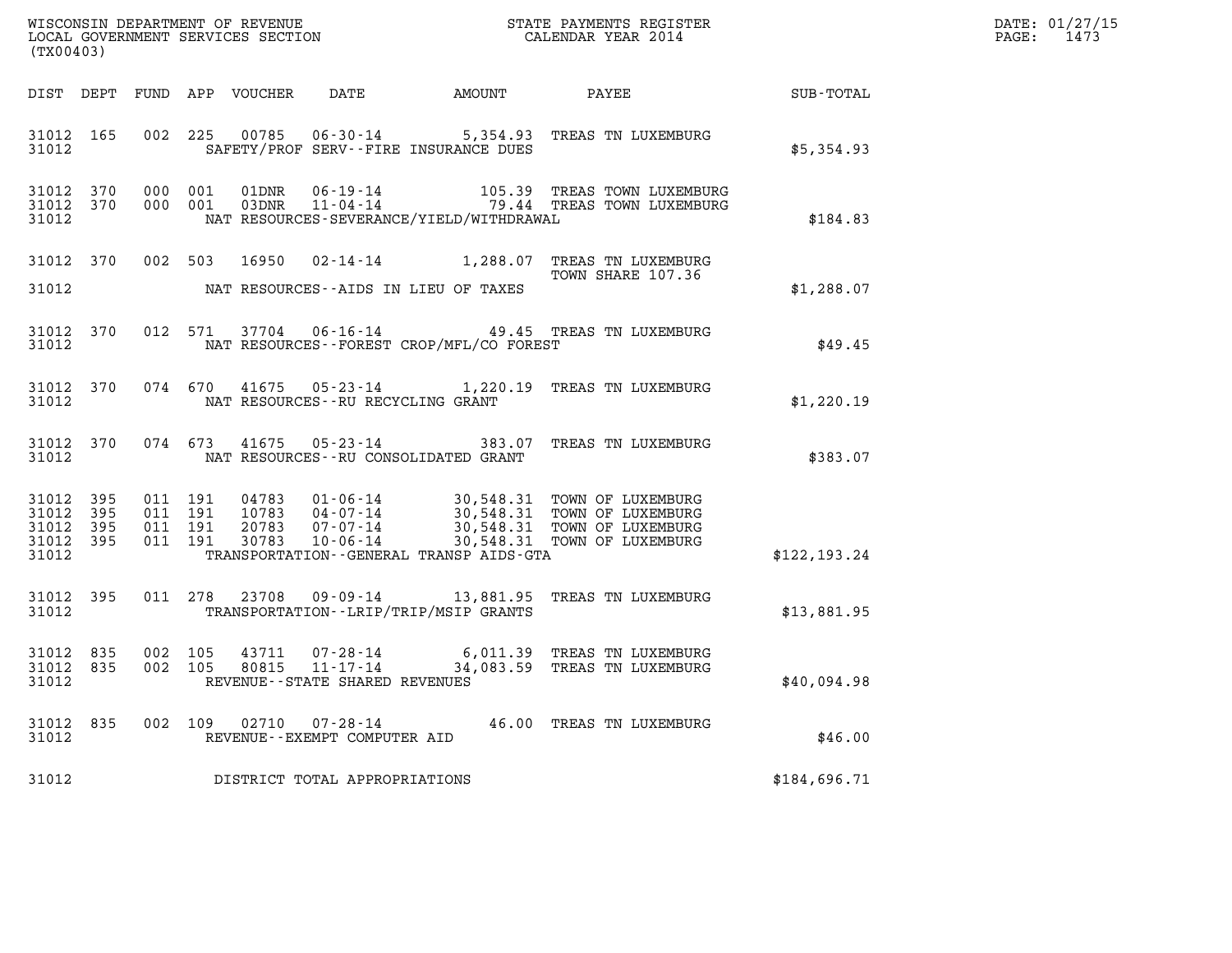| (TX00403)                                                    | WISCONSIN DEPARTMENT OF REVENUE<br>LOCAL GOVERNMENT SERVICES SECTION<br>(TWOO402) CALENDAR YEAR 2014                                                                                                                                                                                    |                                                                                                 |              | DATE: 01/27/15<br>PAGE: 1474 |
|--------------------------------------------------------------|-----------------------------------------------------------------------------------------------------------------------------------------------------------------------------------------------------------------------------------------------------------------------------------------|-------------------------------------------------------------------------------------------------|--------------|------------------------------|
|                                                              | DIST DEPT FUND APP VOUCHER DATE                                                                                                                                                                                                                                                         | AMOUNT PAYEE SUB-TOTAL                                                                          |              |                              |
| 31014 165<br>31014                                           | 002 225 00786 06-30-14 4,743.96 TREAS TN MONTPELIER<br>SAFETY/PROF SERV--FIRE INSURANCE DUES                                                                                                                                                                                            |                                                                                                 | \$4,743.96   |                              |
| 31014 370<br>31014                                           | 012 571 37705 06-16-14 141.27 TREAS TN MONTPELIER<br>NAT RESOURCES--FOREST CROP/MFL/CO FOREST                                                                                                                                                                                           |                                                                                                 | \$141.27     |                              |
| 31014 370<br>31014                                           | 012 579 19452 04-16-14 36.91 TREAS TN MONTPELIER<br>NAT RESOURCES--AIDS IN LIEU OF TAXES                                                                                                                                                                                                |                                                                                                 | \$36.91      |                              |
| 31014                                                        | 31014 370 074 670 41676 05-23-14 1,333.49 TREAS TN MONTPELIER<br>NAT RESOURCES -- RU RECYCLING GRANT                                                                                                                                                                                    |                                                                                                 | \$1,333.49   |                              |
| 31014                                                        | 31014 370 074 673 41676 05-23-14 340.63 TREAS TN MONTPELIER<br>NAT RESOURCES--RU CONSOLIDATED GRANT                                                                                                                                                                                     |                                                                                                 | \$340.63     |                              |
| 31014 395<br>31014 395<br>31014<br>395<br>31014 395<br>31014 | 011 191<br>04784  01-06-14  25,187.00 TOWN OF MONTPELIER<br>10784  04-07-14  25,187.00 TOWN OF MONTPELIER<br>20784  07-07-14  25,187.00 TOWN OF MONTPELIER<br>30784  10-06-14  25,187.03 TOWN OF MONTPELIER<br>011 191<br>011 191<br>011 191<br>TRANSPORTATION--GENERAL TRANSP AIDS-GTA |                                                                                                 | \$100,748.03 |                              |
| 31014 835<br>31014 835<br>31014                              | 002 105<br>002 105<br>REVENUE--STATE SHARED REVENUES                                                                                                                                                                                                                                    | 43712  07-28-14  5,442.69 TREAS TN MONTPELIER<br>80816  11-17-14  30,843.95 TREAS TN MONTPELIER | \$36,286.64  |                              |
| 31014 835<br>31014                                           | 002 109 02711 07-28-14 29.00 TREAS TN MONTPELIER<br>REVENUE--EXEMPT COMPUTER AID                                                                                                                                                                                                        |                                                                                                 | \$29.00      |                              |
| 31014                                                        | DISTRICT TOTAL APPROPRIATIONS                                                                                                                                                                                                                                                           |                                                                                                 | \$143,659.93 |                              |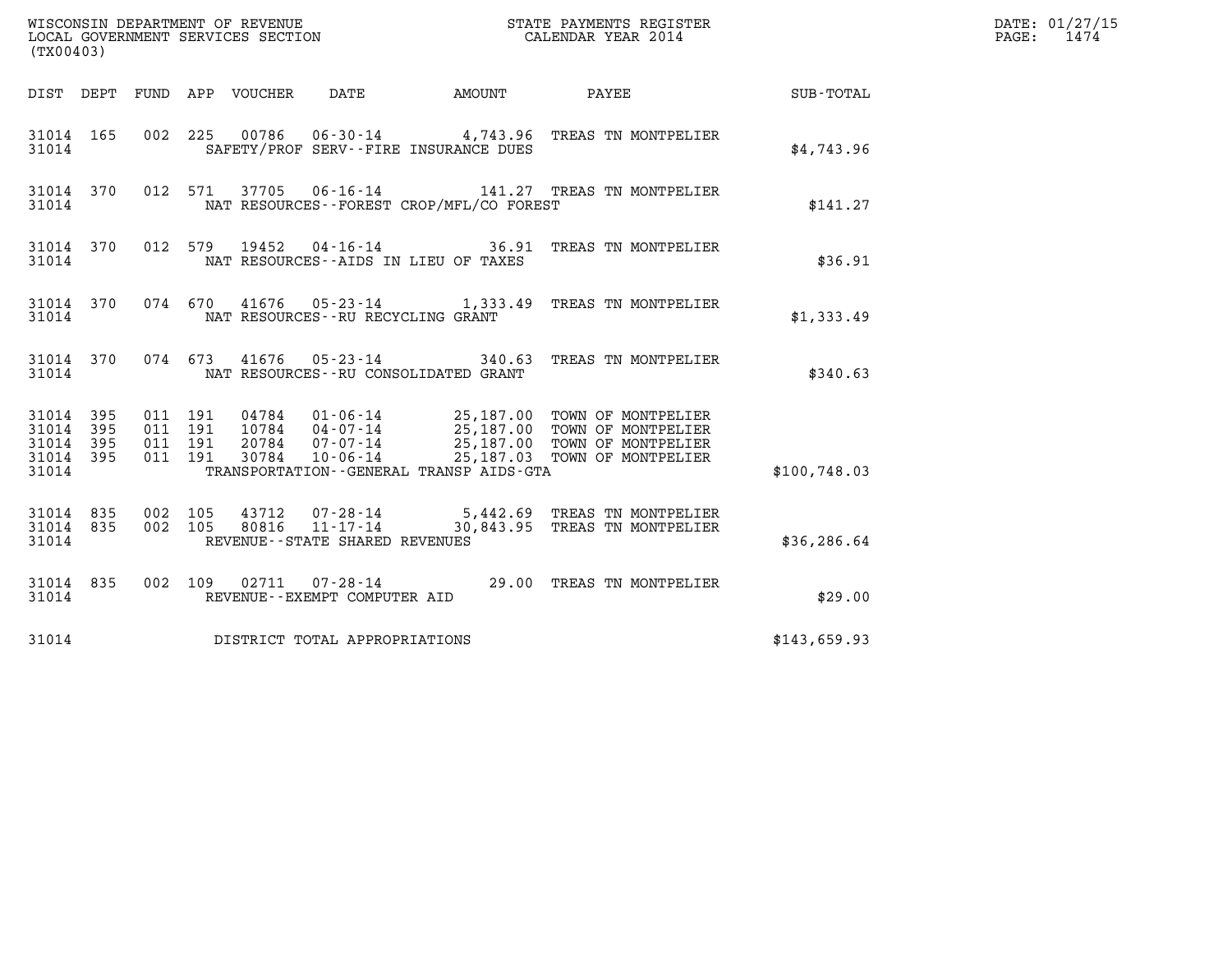| WISCONSIN DEPARTMENT OF REVENUE   | STATE PAYMENTS REGISTER | DATE: 01/27/15 |
|-----------------------------------|-------------------------|----------------|
| LOCAL GOVERNMENT SERVICES SECTION | CALENDAR YEAR 2014      | 1475<br>PAGE:  |

| (TX00403)                                                 | WISCONSIN DEPARTMENT OF REVENUE<br>LOCAL GOVERNMENT SERVICES SECTION FOR THE SERVICES OF CALENDAR YEAR 2014 |  |                                                                                                                                                                                                                                                                                                                                                                                              |  |                    |                                                              | DATE: 01/27/15<br>$\mathtt{PAGE:}$<br>1475 |
|-----------------------------------------------------------|-------------------------------------------------------------------------------------------------------------|--|----------------------------------------------------------------------------------------------------------------------------------------------------------------------------------------------------------------------------------------------------------------------------------------------------------------------------------------------------------------------------------------------|--|--------------------|--------------------------------------------------------------|--------------------------------------------|
|                                                           |                                                                                                             |  |                                                                                                                                                                                                                                                                                                                                                                                              |  |                    | DIST DEPT FUND APP VOUCHER DATE AMOUNT PAYEE PAYEE SUB-TOTAL |                                            |
| 31016                                                     |                                                                                                             |  | 31016 165 002 225 00787 06-30-14 2,695.43 TREAS TN PIERCE<br>SAFETY/PROF SERV--FIRE INSURANCE DUES                                                                                                                                                                                                                                                                                           |  |                    | \$2,695.43                                                   |                                            |
| 31016 370<br>31016 370<br>31016 370                       |                                                                                                             |  | 002 503 16951 02-14-14 2,376.41 TREAS TN PIERCE<br>002 503 16951 02-14-14 130.47 TREAS TN PIERCE<br>002 503 16951 02-14-14 31,045.45 TREAS TN PIERCE<br>31016 MAT RESOURCES--AIDS IN LIEU OF TAXES                                                                                                                                                                                           |  | TOWN SHARE 2691.51 | \$33,552.33                                                  |                                            |
| 31016 370<br>31016                                        |                                                                                                             |  | 012 571 37706 06-16-14 75.63 TREAS TN PIERCE<br>NAT RESOURCES--FOREST CROP/MFL/CO FOREST                                                                                                                                                                                                                                                                                                     |  |                    | \$75.63                                                      |                                            |
| 31016 370<br>31016                                        |                                                                                                             |  | 012 579 19453 04-16-14 41.80 TREAS TN PIERCE<br>NAT RESOURCES--AIDS IN LIEU OF TAXES                                                                                                                                                                                                                                                                                                         |  |                    | \$41.80                                                      |                                            |
|                                                           |                                                                                                             |  | 31016 370 074 670 41677 05-23-14 1,272.48 TREAS TN PIERCE<br>31016 MAT RESOURCES--RU RECYCLING GRANT                                                                                                                                                                                                                                                                                         |  |                    | \$1,272.48                                                   |                                            |
| 31016 395<br>31016 395<br>31016 395<br>31016 395<br>31016 |                                                                                                             |  | $\begin{tabular}{cccc} 011 & 191 & 04785 & 01\text{-}06\text{-}14 & 15,178.89 & \text{TOWN OF PIERCE} \\ 011 & 191 & 10785 & 04\text{-}07\text{-}14 & 15,178.89 & \text{TOWN OF PIERCE} \\ 011 & 191 & 20785 & 07\text{-}07\text{-}14 & 15,178.89 & \text{TOWN OF PIERCE} \\ 011 & 191 & 30785 & 10\text{-}06\text{-}14 & 15,178.89 & \text$<br>TRANSPORTATION - - GENERAL TRANSP AIDS - GTA |  |                    | \$60,715.56                                                  |                                            |
| 31016 835<br>31016 835<br>31016                           |                                                                                                             |  | 002 105 43713 07-28-14 2,361.92 TREAS TN PIERCE<br>002 105 80817 11-17-14 13,383.86 TREAS TN PIERCE<br>REVENUE--STATE SHARED REVENUES                                                                                                                                                                                                                                                        |  |                    | \$15,745.78                                                  |                                            |
| 31016 835<br>31016                                        |                                                                                                             |  | 002  109  02712  07-28-14  5.00 TREAS TN PIERCE<br>REVENUE--EXEMPT COMPUTER AID                                                                                                                                                                                                                                                                                                              |  |                    | \$5.00                                                       |                                            |
| 31016 835<br>31016                                        |                                                                                                             |  | 021 363 36167 03-24-14 1,544.02 TREAS TN PIERCE<br>REVENUE--LOTTERY CREDIT -                                                                                                                                                                                                                                                                                                                 |  |                    | \$1,544.02                                                   |                                            |
|                                                           |                                                                                                             |  | 31016 DISTRICT TOTAL APPROPRIATIONS                                                                                                                                                                                                                                                                                                                                                          |  |                    | \$115,648.03                                                 |                                            |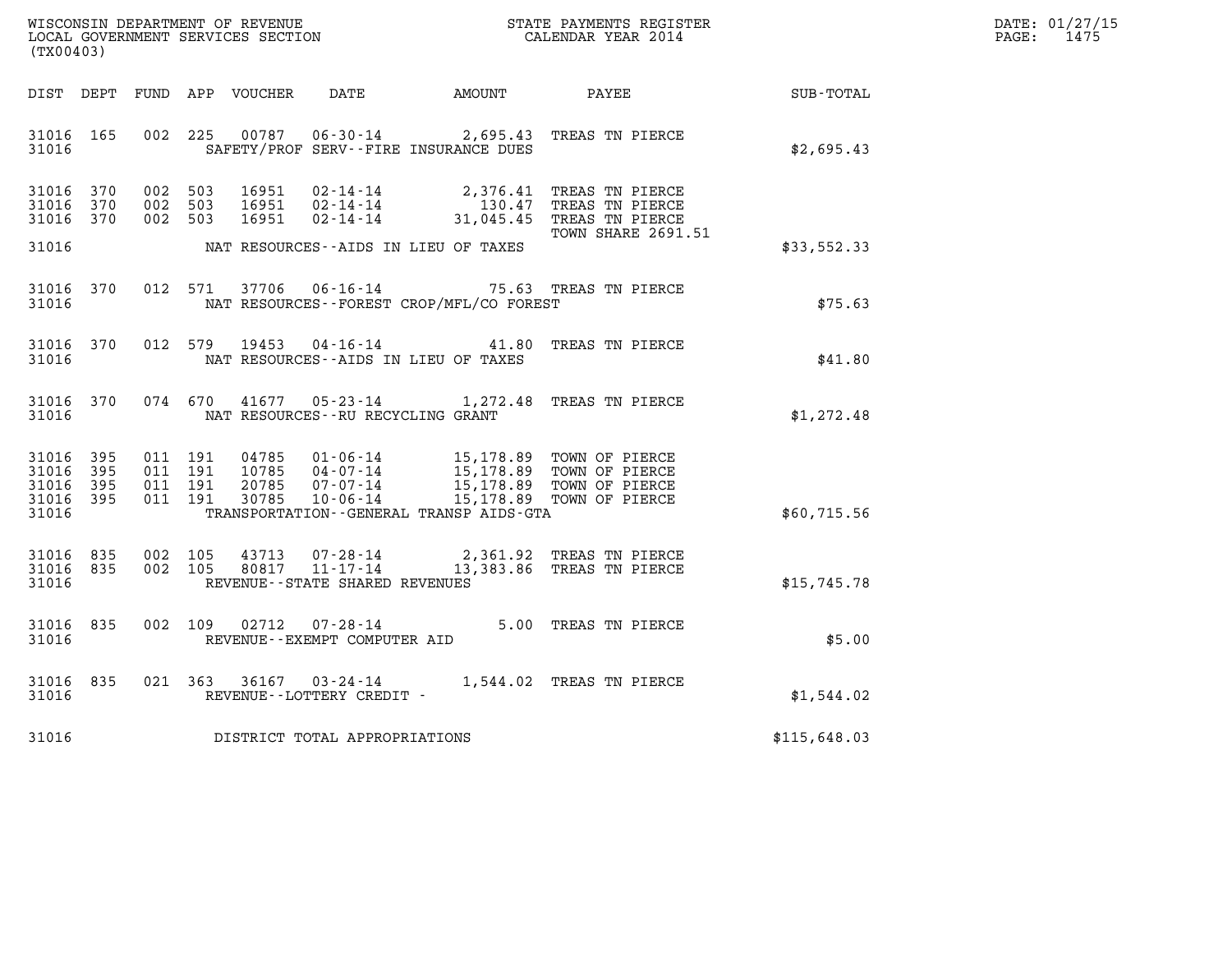| (TX00403)                                                       | WISCONSIN DEPARTMENT OF REVENUE<br>LOCAL GOVERNMENT SERVICES SECTION |                                               |                                          | STATE PAYMENTS REGISTER<br>CALENDAR YEAR 2014                                                                                                                                  |               | DATE: 01/27/15<br>$\mathtt{PAGE:}$<br>1476 |
|-----------------------------------------------------------------|----------------------------------------------------------------------|-----------------------------------------------|------------------------------------------|--------------------------------------------------------------------------------------------------------------------------------------------------------------------------------|---------------|--------------------------------------------|
|                                                                 | DIST DEPT FUND APP VOUCHER DATE                                      |                                               | <b>EXAMPLE THE AMOUNT</b>                | PAYEE                                                                                                                                                                          | SUB-TOTAL     |                                            |
| 31018 165<br>31018                                              |                                                                      |                                               | SAFETY/PROF SERV--FIRE INSURANCE DUES    | 002 225 00788 06-30-14 5,804.17 TREAS TN RED RIVER                                                                                                                             | \$5,804.17    |                                            |
| 31018 370<br>31018                                              |                                                                      |                                               | NAT RESOURCES--FOREST CROP/MFL/CO FOREST | 012 571 37707 06-16-14 291.26 TREAS TN RED RIVER                                                                                                                               | \$291.26      |                                            |
| 31018 370<br>31018                                              | 074 670                                                              | NAT RESOURCES--RU RECYCLING GRANT             |                                          | 41678  05-23-14   1,899.21  TREAS TN RED RIVER                                                                                                                                 | \$1,899.21    |                                            |
| 31018 370<br>31018                                              |                                                                      | NAT RESOURCES - - RU CONSOLIDATED GRANT       |                                          | 074 673 41678 05-23-14 362.76 TREAS TN RED RIVER                                                                                                                               | \$362.76      |                                            |
| 31018 395<br>31018<br>395<br>31018<br>395<br>31018 395<br>31018 | 011 191<br>011 191<br>011 191<br>011 191<br>30786                    | $10 - 06 - 14$                                | TRANSPORTATION--GENERAL TRANSP AIDS-GTA  | 04786  01-06-14  31,453.32  TOWN OF RED RIVER<br>10786  04-07-14  31,453.32  TOWN OF RED RIVER<br>20786  07-07-14  31,453.32  TOWN OF RED RIVER<br>31,453.35 TOWN OF RED RIVER | \$125,813.31  |                                            |
| 31018 835<br>31018 835<br>31018                                 | 002 105<br>002 105<br>80818                                          | 11-17-14<br>REVENUE - - STATE SHARED REVENUES |                                          | 43714 07-28-14 7,701.24 TREAS TN RED RIVER<br>44,384.52 TREAS TN RED RIVER                                                                                                     | \$52,085.76   |                                            |
| 31018 835<br>31018                                              |                                                                      | REVENUE--EXEMPT COMPUTER AID                  |                                          | 002 109 02713 07-28-14 66.00 TREAS TN RED RIVER                                                                                                                                | \$66.00       |                                            |
| 31018                                                           | DISTRICT TOTAL APPROPRIATIONS                                        |                                               |                                          |                                                                                                                                                                                | \$186, 322.47 |                                            |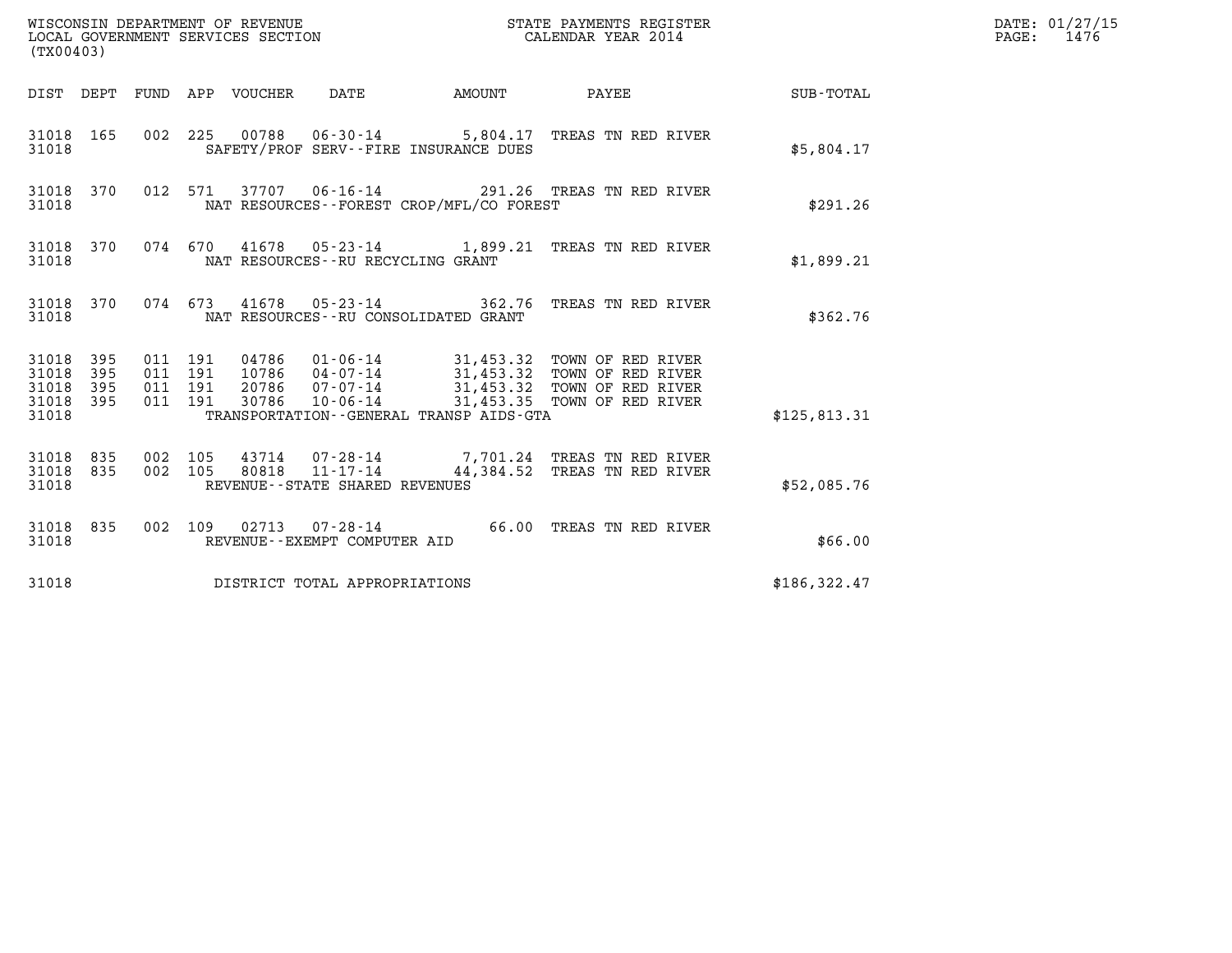| (TX00403)                                                 |           |                               |                               |                            |                                                              |                                          |                                                                                                                                                                                                                                                                   |                 | DATE: 01/27/15<br>1477<br>$\mathtt{PAGE}$ : |
|-----------------------------------------------------------|-----------|-------------------------------|-------------------------------|----------------------------|--------------------------------------------------------------|------------------------------------------|-------------------------------------------------------------------------------------------------------------------------------------------------------------------------------------------------------------------------------------------------------------------|-----------------|---------------------------------------------|
|                                                           |           |                               |                               | DIST DEPT FUND APP VOUCHER | DATE                                                         | AMOUNT                                   |                                                                                                                                                                                                                                                                   | PAYEE SUB-TOTAL |                                             |
| 31020 165<br>31020                                        |           |                               |                               |                            |                                                              | SAFETY/PROF SERV--FIRE INSURANCE DUES    | 002 225 00789 06-30-14 3,971.27 TREAS TN WEST KEWAUNEE                                                                                                                                                                                                            | \$3,971.27      |                                             |
| 31020                                                     | 31020 370 |                               | 000 001                       |                            |                                                              | NAT RESOURCES-SEVERANCE/YIELD/WITHDRAWAL | 01DNR  06-19-14  12.05 TREAS TOWN WEST KEWAUNEE                                                                                                                                                                                                                   | \$12.05         |                                             |
| 31020 370<br>31020 370<br>31020 370                       |           | 002 503<br>002 503<br>002 503 |                               |                            |                                                              |                                          | 16585  01-30-14   1,716.11   TREAS TN WEST KEWAUNEE<br>16585  01-30-14   10,061.68   TREAS TN WEST KEWAUNEE<br>16585  01-30-14   7,676.79   TREAS TN WEST KEWAUNEE<br>TOWN SHARE 717.48                                                                           |                 |                                             |
| 31020                                                     |           |                               |                               |                            |                                                              | NAT RESOURCES--AIDS IN LIEU OF TAXES     |                                                                                                                                                                                                                                                                   | \$19,454.58     |                                             |
| 31020                                                     | 31020 370 |                               | 012 571                       |                            |                                                              | NAT RESOURCES--FOREST CROP/MFL/CO FOREST | 37708  06-16-14   165.82   TREAS TN WEST KEWAUNEE                                                                                                                                                                                                                 | \$165.82        |                                             |
| 31020 370<br>31020 370<br>31020 370<br>31020 370<br>31020 |           | 012 579<br>012 579<br>012 579 | 012 579                       | 19454<br>19454             |                                                              | NAT RESOURCES--AIDS IN LIEU OF TAXES     |                                                                                                                                                                                                                                                                   | \$1,100.98      |                                             |
| 31020                                                     |           |                               |                               |                            |                                                              | NAT RESOURCES--RU RECYCLING GRANT        | 31020 370 074 670 41679 05-23-14 2,214.56 TREAS TN WEST KEWAUNEE                                                                                                                                                                                                  | \$2,214.56      |                                             |
| 31020 395<br>31020<br>31020 395<br>31020 395<br>31020     | 395       | 011 191                       | 011 191<br>011 191<br>011 191 |                            |                                                              | TRANSPORTATION--GENERAL TRANSP AIDS-GTA  | $\begin{tabular}{cccc} 04787 & 01-06-14 & 22,270.84 & TOWN OF WEST KEWAWNE \\ 10787 & 04-07-14 & 22,270.84 & TOWN OF WEST KEWAWNE \\ 20787 & 07-07-14 & 22,270.84 & TOWN OF WEST KEWAWNE \\ 30787 & 10-06-14 & 22,270.84 & TOWN OF WEST KEWAWNE \\ \end{tabular}$ | \$89,083.36     |                                             |
| 31020 835<br>31020 835<br>31020                           |           | 002 105<br>002 105            |                               | 43715<br>80819             | 07-28-14<br>$11 - 17 - 14$<br>REVENUE--STATE SHARED REVENUES |                                          | 6,493.28 TREAS TN WEST KEWAUNEE<br>36,993.69 TREAS TN WEST KEWAUNEE                                                                                                                                                                                               | \$43,486.97     |                                             |
| 31020                                                     | 31020 835 |                               |                               | 002 109 02714              | REVENUE--EXEMPT COMPUTER AID                                 |                                          | 07-28-14 1.00 TREAS TN WEST KEWAUNEE                                                                                                                                                                                                                              | \$1.00          |                                             |
| 31020 835<br>31020                                        |           |                               |                               | 002 501 00002              | $02 - 03 - 14$                                               | DOA-PAYMENT FOR MUNICIPAL SERVICES AID   | 73.75 TREAS TN WEST KEWAUNEE                                                                                                                                                                                                                                      | \$73.75         |                                             |
| 31020 835<br>31020                                        |           |                               |                               |                            | REVENUE--LOTTERY CREDIT -                                    |                                          | 021  363  36168  03-24-14  256.20  TREAS TN WEST KEWAUNEE                                                                                                                                                                                                         | \$256.20        |                                             |
| 31020                                                     |           |                               |                               |                            | DISTRICT TOTAL APPROPRIATIONS                                |                                          |                                                                                                                                                                                                                                                                   | \$159,820.54    |                                             |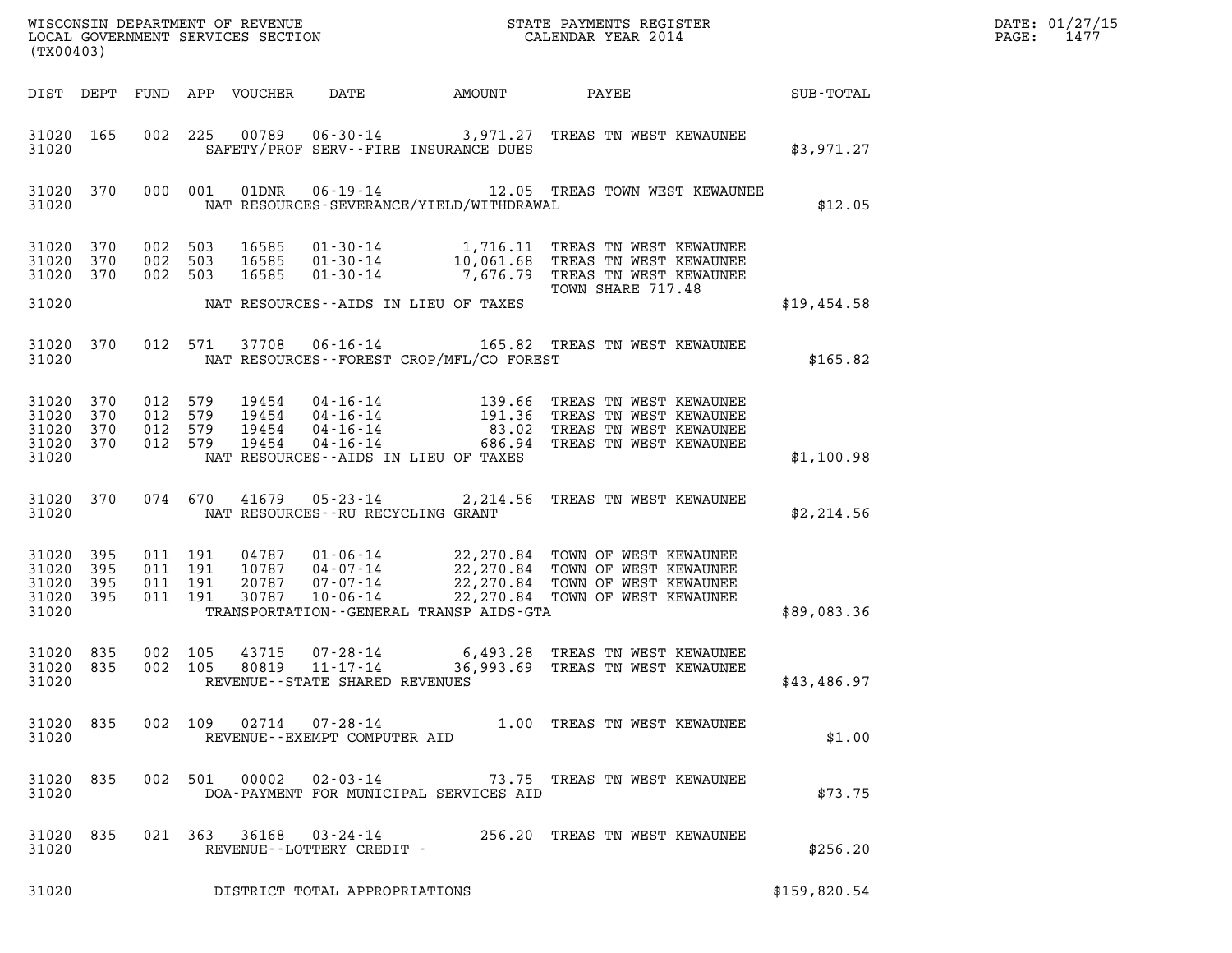| WISCONSIN DEPARTMENT OF REVENUE   | STATE PAYMENTS REGISTER | DATE: 01/27/15 |
|-----------------------------------|-------------------------|----------------|
| LOCAL GOVERNMENT SERVICES SECTION | CALENDAR YEAR 2014      | 1478<br>PAGE:  |

| (TX00403)                                           | WISCONSIN DEPARTMENT OF REVENUE<br>LOCAL GOVERNMENT SERVICES SECTION<br>(TYO0402)     | STATE PAYMENTS REGISTER<br>CALENDAR YEAR 2014                                              |              |
|-----------------------------------------------------|---------------------------------------------------------------------------------------|--------------------------------------------------------------------------------------------|--------------|
| DIST DEPT                                           | FUND APP VOUCHER<br>DATE<br>AMOUNT                                                    | PAYEE                                                                                      | SUB-TOTAL    |
| 165<br>002<br>31111<br>31111                        | 225<br>SAFETY/PROF SERV--FIRE INSURANCE DUES                                          | 00790  06-30-14  1,347.72  TREAS VIL CASCO                                                 | \$1,347.72   |
| 31111 370                                           | 002 503<br>16952                                                                      | 02-14-14 210.72 TREAS VIL CASCO<br>VIL SHARE 43.42                                         |              |
| 31111                                               | NAT RESOURCES--AIDS IN LIEU OF TAXES                                                  |                                                                                            | \$210.72     |
| 370<br>31111<br>31111                               | 012 571<br>NAT RESOURCES - - FOREST CROP/MFL/CO FOREST                                | 37709  06-16-14  5.60  TREAS VIL CASCO                                                     | \$5.60       |
| 31111 370<br>31111                                  | 074 670<br>NAT RESOURCES - - RU RECYCLING GRANT                                       | 41680  05-23-14  3,551.81  TREAS VIL CASCO                                                 | \$3,551.81   |
| 31111<br>395<br>31111<br>395                        | 011 191<br>011 191                                                                    | 04788  01-06-14  4,979.56  VILLAGE OF CASCO<br>10788  04-07-14  4,979.56  VILLAGE OF CASCO |              |
| 31111<br>395<br>31111 395<br>31111                  | 011 191<br>011 191<br>TRANSPORTATION--GENERAL TRANSP AIDS-GTA                         | 20788  07-07-14  4,979.56  VILLAGE OF CASCO<br>30788  10-06-14  4,979.56  VILLAGE OF CASCO | \$19,918.24  |
|                                                     |                                                                                       |                                                                                            |              |
| 835<br>002<br>31111<br>002<br>31111<br>835<br>31111 | 105<br>$11 - 17 - 14$ 65, 116.17<br>105<br>80820<br>REVENUE - - STATE SHARED REVENUES | 43716  07-28-14   11,491.09   TREAS VIL CASCO<br>TREAS VIL CASCO                           | \$76,607.26  |
| 835<br>31111<br>31111                               | 002 109<br>02715<br>REVENUE--EXEMPT COMPUTER AID                                      | 07-28-14 162.00 TREAS VIL CASCO                                                            | \$162.00     |
| 31111                                               | DISTRICT TOTAL APPROPRIATIONS                                                         |                                                                                            | \$101,803.35 |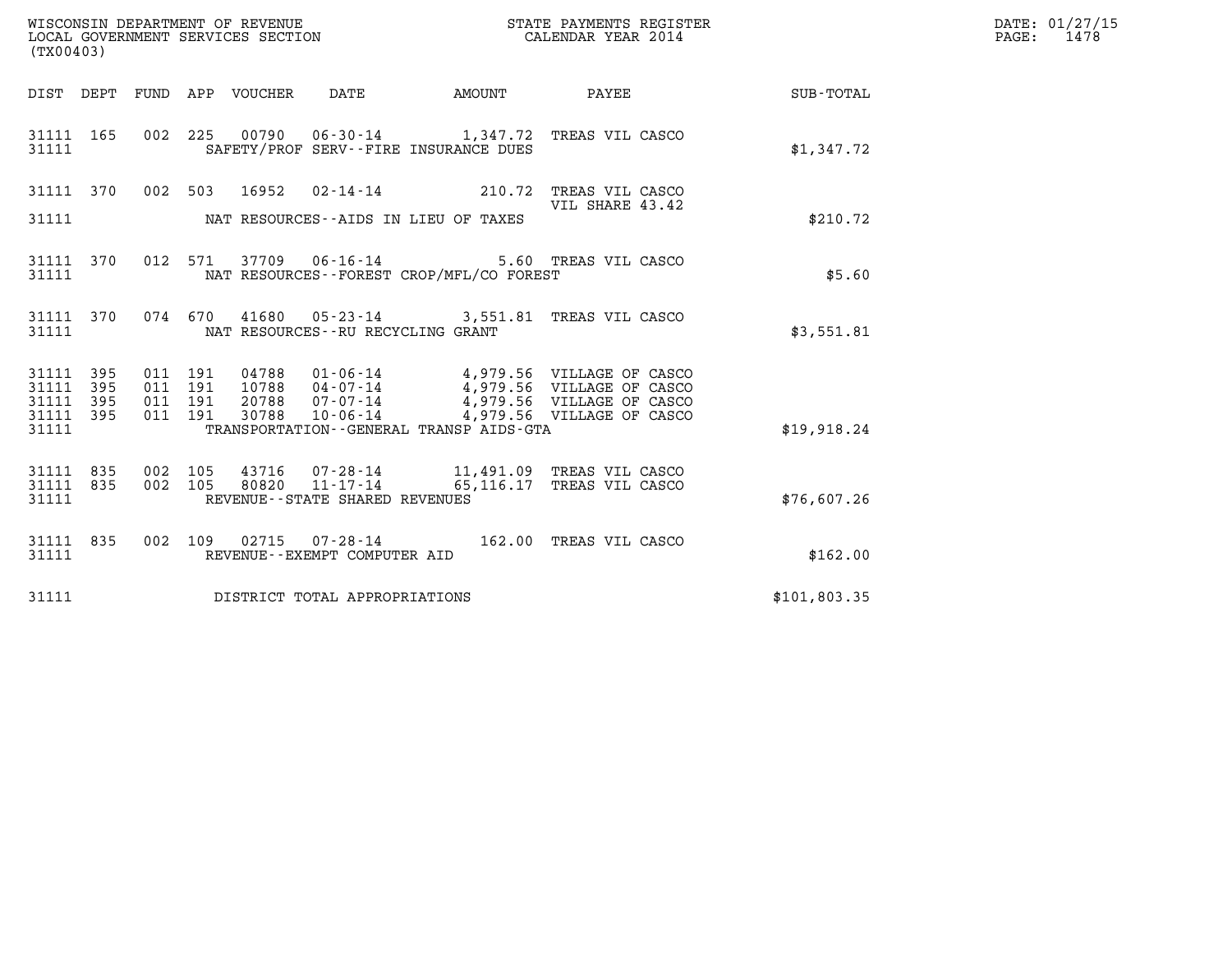| (TX00403)                       |                        |                                        |                               |                                      |                                          |                                                                                                                                                                                                              |              | DATE: 01/27/15<br>PAGE: 1479 |
|---------------------------------|------------------------|----------------------------------------|-------------------------------|--------------------------------------|------------------------------------------|--------------------------------------------------------------------------------------------------------------------------------------------------------------------------------------------------------------|--------------|------------------------------|
|                                 |                        |                                        |                               |                                      |                                          | DIST DEPT FUND APP VOUCHER DATE AMOUNT PAYEE TOTAL                                                                                                                                                           |              |                              |
| 31146                           | 31146 165              |                                        |                               |                                      | SAFETY/PROF SERV--FIRE INSURANCE DUES    | 002 225 00791 06-30-14 7,457.37 TREAS VIL LUXEMBURG                                                                                                                                                          | \$7,457.37   |                              |
| 31146                           |                        |                                        |                               | NAT RESOURCES - - RU RECYCLING GRANT |                                          | 31146 370 074 670 41681 05-23-14 8,996.15 TREAS VIL LUXEMBURG                                                                                                                                                | \$8,996.15   |                              |
| 31146 395<br>31146 395<br>31146 | 31146 395<br>31146 395 | 011 191                                | 011 191<br>011 191<br>011 191 |                                      | TRANSPORTATION--GENERAL TRANSP AIDS-GTA  | 04789  01-06-14  25,405.16  VILLAGE OF LUXEMBURG<br>10789  04-07-14  25,405.16  VILLAGE OF LUXEMBURG<br>20789  07-07-14  25,405.16  VILLAGE OF LUXEMBURG<br>30789  10-06-14  25,405.18  VILLAGE OF LUXEMBURG | \$101,620.66 |                              |
| 31146                           |                        |                                        |                               |                                      | TRANSPORTATION - - LRIP/TRIP/MSIP GRANTS | 31146 395 011 278 08108 03-27-14 12,320.86 TREAS VIL LUXEMBURG                                                                                                                                               | \$12,320.86  |                              |
| 31146                           | 31146 435              |                                        |                               |                                      | HS--AMBULANCE FUNDING ASSISTANCE GRANTS  | 005 162 01HSD 09-08-14 3,856.11 TREAS VILL LUXEMBURG                                                                                                                                                         | \$3,856.11   |                              |
| 31146                           | 31146 435              |                                        |                               |                                      | HS--PREPAID MEDICAL TRANSPORT REIMBURSE  | 005 163 01LGS 11-17-14 5,400.00 LUXEMBURG EMERGENCY & RESCUE                                                                                                                                                 | \$5,400.00   |                              |
| 31146                           | 31146 455              |                                        |                               | JUSTICE - - LAW ENFORCEMENT TRAINING |                                          | 002 231 01533 02-21-14 640.00 TREAS VIL LUXEMBURG                                                                                                                                                            | \$640.00     |                              |
| 31146                           |                        | 31146 835 002 105<br>31146 835 002 105 |                               | REVENUE--STATE SHARED REVENUES       |                                          |                                                                                                                                                                                                              | \$72,066.62  |                              |
| 31146                           | 31146 835<br>31146 835 |                                        |                               | REVENUE--EXEMPT COMPUTER AID         |                                          | 002 109 02716 07-28-14 2,446.00 TREAS VIL LUXEMBURG<br>002 109 05163 07-28-14 3,329.00 TREAS VIL LUXEMBURG                                                                                                   | \$5,775.00   |                              |
| 31146                           |                        |                                        |                               | REVENUE--LOTTERY CREDIT -            |                                          | 31146 835 021 363 36169 03-24-14 4,524.61 TREAS VIL LUXEMBURG                                                                                                                                                | \$4,524.61   |                              |
| 31146                           |                        |                                        |                               | DISTRICT TOTAL APPROPRIATIONS        |                                          |                                                                                                                                                                                                              | \$222,657.38 |                              |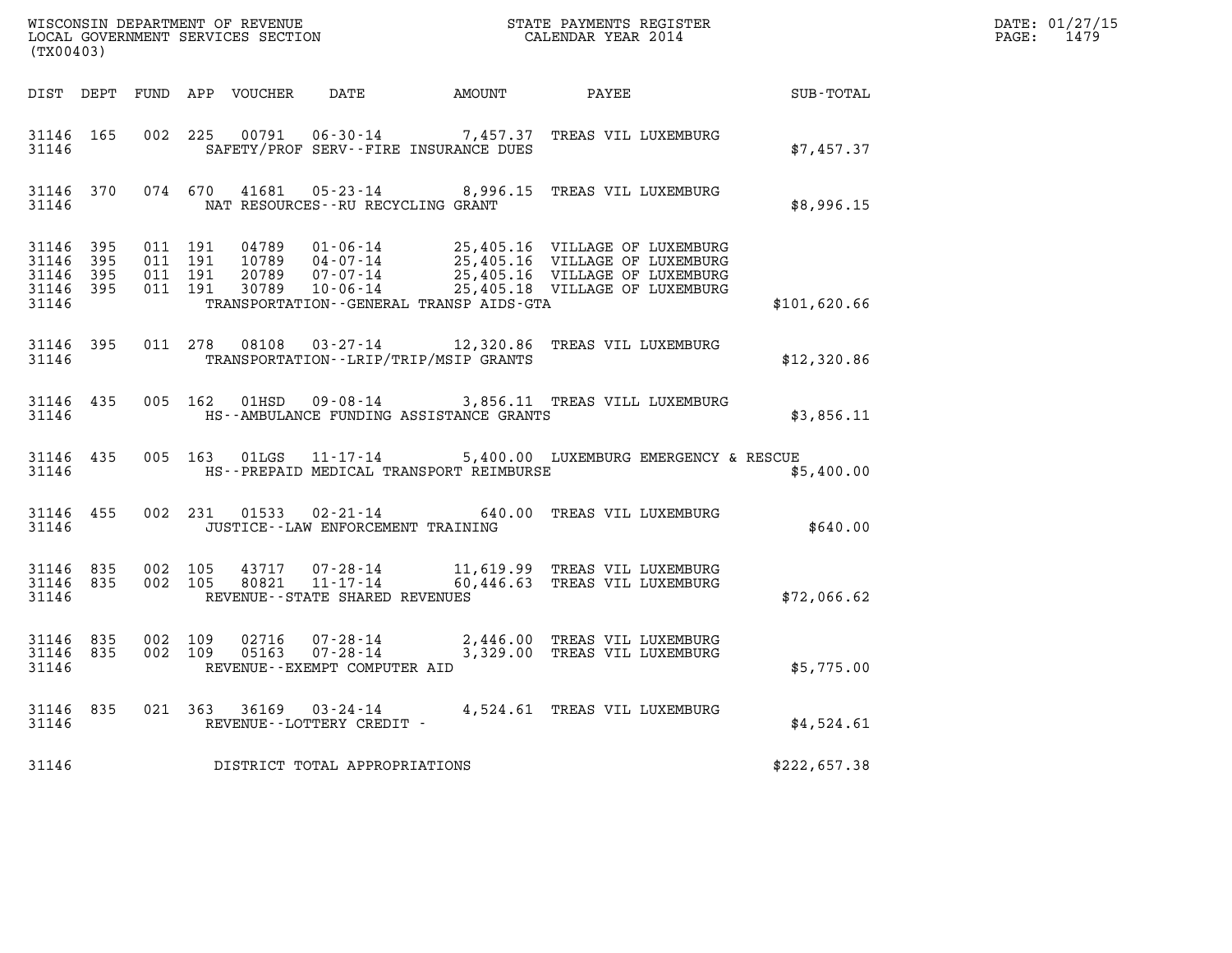| DATE: | 01/27/15 |
|-------|----------|
| PAGE: | 1480     |

| (TX00403)                                             |           |         |                                          |                  |                                                              |                                         |                                                                                                                                                              |                | DATE: 01/27/15<br>PAGE:<br>1480 |
|-------------------------------------------------------|-----------|---------|------------------------------------------|------------------|--------------------------------------------------------------|-----------------------------------------|--------------------------------------------------------------------------------------------------------------------------------------------------------------|----------------|---------------------------------|
|                                                       | DIST DEPT |         |                                          | FUND APP VOUCHER | DATE                                                         |                                         | AMOUNT PAYEE                                                                                                                                                 | SUB-TOTAL      |                                 |
| 31201 165<br>31201                                    |           |         |                                          |                  | SAFETY/PROF SERV--FIRE INSURANCE DUES                        |                                         | 002 225 00792 06-30-14 7,205.79 TREAS CITY ALGOMA                                                                                                            | \$7,205.79     |                                 |
| 31201 370                                             |           |         | 002 503 16586                            |                  |                                                              |                                         | 01-30-14 4,910.89 TREAS CITY ALGOMA<br>TOWN SHARE 1570.54                                                                                                    |                |                                 |
| 31201                                                 |           |         |                                          |                  | NAT RESOURCES--AIDS IN LIEU OF TAXES                         |                                         |                                                                                                                                                              | \$4,910.89     |                                 |
| 31201                                                 | 31201 370 |         |                                          |                  | NAT RESOURCES--RU RECYCLING GRANT                            |                                         | 074 670 41682 05-23-14 24,452.54 TREAS CITY ALGOMA                                                                                                           | \$24,452.54    |                                 |
| 31201 395<br>31201 395<br>31201<br>31201 395<br>31201 | 395       | 011 162 | 011 162<br>011 162<br>011 162            | 32041            | $10 - 06 - 14$                                               | TRANSPORTATION--CONNECTING HIGHWAY AIDS | 06041 01-06-14 6,932.88 CITY OF ALGOMA<br>12041 04-07-14 6,932.88 CITY OF ALGOMA<br>22041 07-07-14 6,932.88 CITY OF ALGOMA<br>6,932.88 CITY OF ALGOMA        | \$27,731.52    |                                 |
| 31201 395<br>31201<br>31201 395<br>31201 395<br>31201 | 395       |         | 011 191<br>011 191<br>011 191<br>011 191 | 30790            | 10-06-14                                                     | TRANSPORTATION--GENERAL TRANSP AIDS-GTA | 04790  01-06-14  47,988.04  CITY OF ALGOMA<br>10790 04-07-14 47,988.04 CITY OF ALGOMA<br>20790 07-07-14 47,988.04 CITY OF ALGOMA<br>47,988.06 CITY OF ALGOMA | \$191, 952.18  |                                 |
| 31201 435<br>31201                                    |           |         | 005 163                                  | $01$ LGS         | $11 - 17 - 14$                                               | HS--PREPAID MEDICAL TRANSPORT REIMBURSE | 5,700.00 CITY OF ALGOMA                                                                                                                                      | \$5,700.00     |                                 |
| 31201 455<br>31201                                    |           |         | 002 231                                  | 01077            | JUSTICE - - LAW ENFORCEMENT TRAINING                         |                                         | 02-11-14 800.00 TREAS CITY ALGOMA                                                                                                                            | \$800.00       |                                 |
| 31201 505<br>31201                                    |           |         | 002 142                                  | 05955            | $02 - 20 - 14$<br>DOA--FEDERAL ENERGY GRANTS                 |                                         | 48,074.00 TREAS CITY ALGOMA                                                                                                                                  | \$48,074.00    |                                 |
| 31201 835<br>31201 835<br>31201                       |           |         | 002 105<br>002 105                       | 43718<br>80822   | $07 - 28 - 14$<br>11-17-14<br>REVENUE--STATE SHARED REVENUES |                                         | 187,041.74 TREAS CITY ALGOMA<br>797,196.85 TREAS CITY ALGOMA                                                                                                 | \$984, 238.59  |                                 |
| 31201 835<br>31201 835<br>31201                       |           |         | 002 109<br>002 109                       | 02717<br>05164   | 07-28-14<br>$07 - 28 - 14$<br>REVENUE--EXEMPT COMPUTER AID   |                                         | 9,566.00 TREAS CITY ALGOMA<br>386.00 TREAS CITY ALGOMA                                                                                                       | \$9,952.00     |                                 |
| 31201 835<br>31201                                    |           |         | 021 363                                  |                  | 36170 03-24-14<br>REVENUE--LOTTERY CREDIT -                  |                                         | 1,958.34 TREAS CITY ALGOMA                                                                                                                                   | \$1,958.34     |                                 |
| 31201                                                 |           |         |                                          |                  | DISTRICT TOTAL APPROPRIATIONS                                |                                         |                                                                                                                                                              | \$1,306,975.85 |                                 |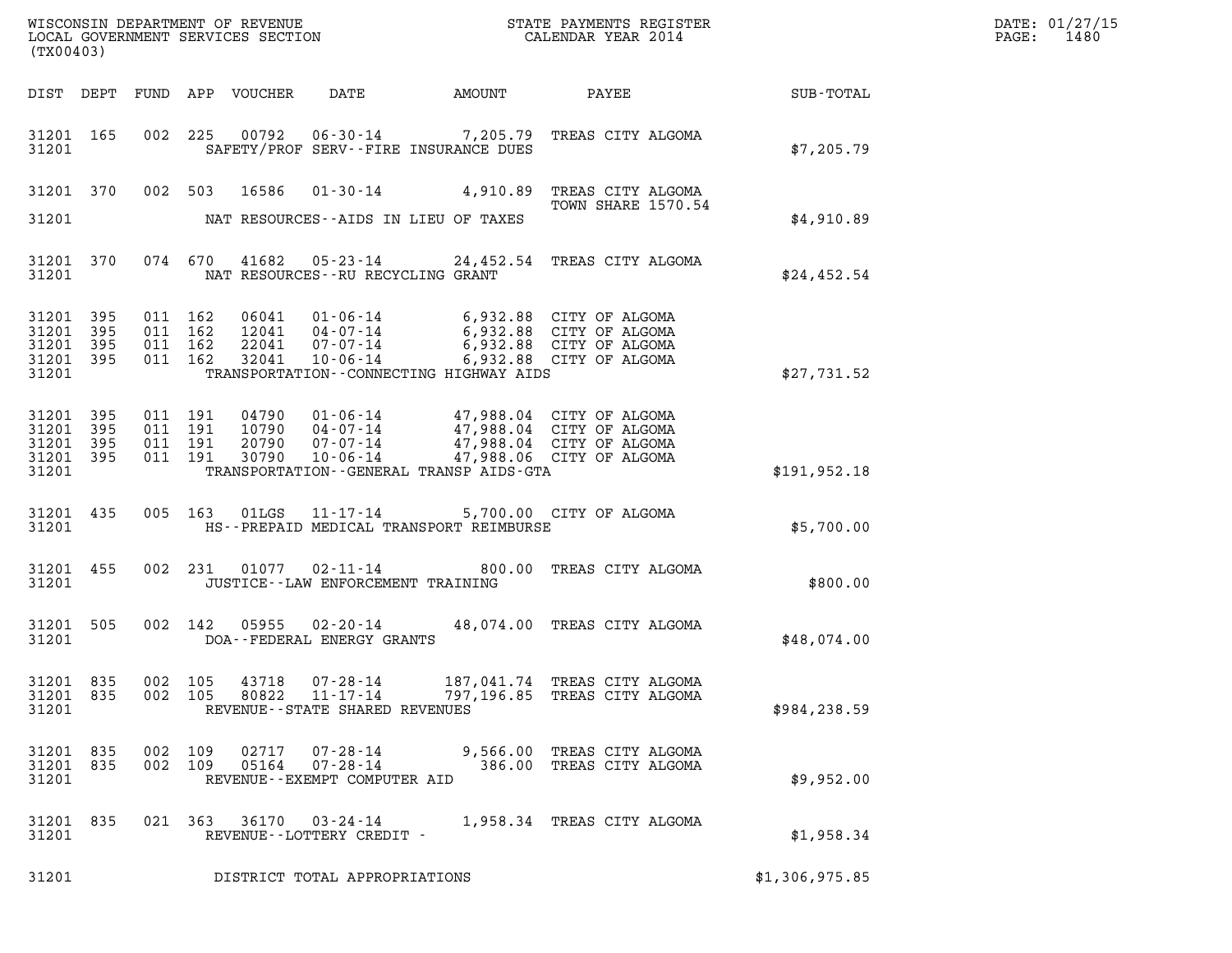| (TX00403)                                             |           |  | DATE: 01/27/15<br>1481<br>$\mathtt{PAGE:}$ |                            |                                                                 |                                         |                                                                                                                                                                                 |               |  |
|-------------------------------------------------------|-----------|--|--------------------------------------------|----------------------------|-----------------------------------------------------------------|-----------------------------------------|---------------------------------------------------------------------------------------------------------------------------------------------------------------------------------|---------------|--|
|                                                       |           |  |                                            | DIST DEPT FUND APP VOUCHER | DATE                                                            | AMOUNT                                  | <b>PAYEE</b> FOUND THE PAYEE                                                                                                                                                    | SUB-TOTAL     |  |
| 31241                                                 | 31241 165 |  |                                            |                            |                                                                 | SAFETY/PROF SERV--FIRE INSURANCE DUES   | 002 225 00793 06-30-14 6,936.25 TREAS CITY KEWAUNEE                                                                                                                             | \$6,936.25    |  |
|                                                       |           |  |                                            | 31241 370 002 503 17192    |                                                                 |                                         | 02-25-14 491.07 TREAS CITY KEWAUNEE<br>TOWN SHARE 133.50                                                                                                                        |               |  |
| 31241                                                 |           |  |                                            |                            |                                                                 | NAT RESOURCES--AIDS IN LIEU OF TAXES    |                                                                                                                                                                                 | \$491.07      |  |
| 31241 370<br>31241                                    | 31241 370 |  | 012 579<br>012 579                         | 19455<br>19455             |                                                                 | NAT RESOURCES--AIDS IN LIEU OF TAXES    | 04-16-14 61.84 TREAS CITY KEWAUNEE<br>04-16-14 10.08 TREAS CITY KEWAUNEE                                                                                                        | \$71.92       |  |
| 31241                                                 | 31241 370 |  |                                            |                            | NAT RESOURCES--RU RECYCLING GRANT                               |                                         | 074 670 41683 05-23-14 19,391.19 TREAS CITY KEWAUNEE                                                                                                                            | \$19,391.19   |  |
| 31241 395<br>31241<br>31241 395<br>31241 395<br>31241 | 395       |  | 011 162<br>011 162<br>011 162<br>011 162   |                            |                                                                 | TRANSPORTATION--CONNECTING HIGHWAY AIDS | 06042  01-06-14  8,294.13  CITY OF KEWAUNEE<br>12042 04-07-14 8,294.13 CITY OF KEWAUNEE<br>22042 07-07-14 8,294.13 CITY OF KEWAUNEE<br>32042 10-06-14 8,294.13 CITY OF KEWAUNEE | \$33,176.52   |  |
| 31241<br>31241 395<br>31241 395<br>31241 395<br>31241 | 395       |  | 011 191<br>011 191<br>011 191<br>011 191   | 30791                      |                                                                 | TRANSPORTATION--GENERAL TRANSP AIDS-GTA | 04791 01-06-14 41,351.73 CITY OF KEWAUNEE<br>10791 04-07-14 41,351.73 CITY OF KEWAUNEE<br>20791 07-07-14 41,351.73 CITY OF KEWAUNEE<br>10-06-14 41,351.76 CITY OF KEWAUNEE      | \$165, 406.95 |  |
| 31241                                                 | 31241 435 |  |                                            |                            |                                                                 | HS--AMBULANCE FUNDING ASSISTANCE GRANTS | 005 162 01HSD 09-08-14 4,411.90 TREAS CITY KEWAUNEE                                                                                                                             | \$4,411.90    |  |
| 31241 435<br>31241                                    |           |  |                                            |                            |                                                                 | HS--PREPAID MEDICAL TRANSPORT REIMBURSE | 005 163 01LGS 11-17-14 5,900.00 KEWAUNEE AREA AMBULANCE SERV                                                                                                                    | \$5,900.00    |  |
| 31241                                                 | 31241 455 |  |                                            |                            | JUSTICE -- LAW ENFORCEMENT TRAINING                             |                                         | 002 231 01487 02-20-14 960.00 TREAS CITY KEWAUNEE                                                                                                                               | \$960.00      |  |
| 31241 835<br>31241 835<br>31241                       |           |  | 002 105<br>002 105                         | 43719<br>80823             | 07-28-14<br>$11 - 17 - 14$<br>REVENUE - - STATE SHARED REVENUES |                                         | 106,040.87 TREAS CITY KEWAUNEE<br>462,589.77 TREAS CITY KEWAUNEE                                                                                                                | \$568,630.64  |  |
| 31241 835<br>31241 835<br>31241                       |           |  | 002 109<br>002 109                         | 02718<br>05165             | REVENUE--EXEMPT COMPUTER AID                                    |                                         | 07-28-14 5,495.00 TREAS CITY KEWAUNEE<br>07-28-14 11.00 TREAS CITY KEWAUNEE                                                                                                     | \$5,506.00    |  |
|                                                       |           |  |                                            |                            |                                                                 |                                         | 31241 835 021 363 36171 03-24-14 653.40 TREAS CITY KEWAUNEE                                                                                                                     |               |  |